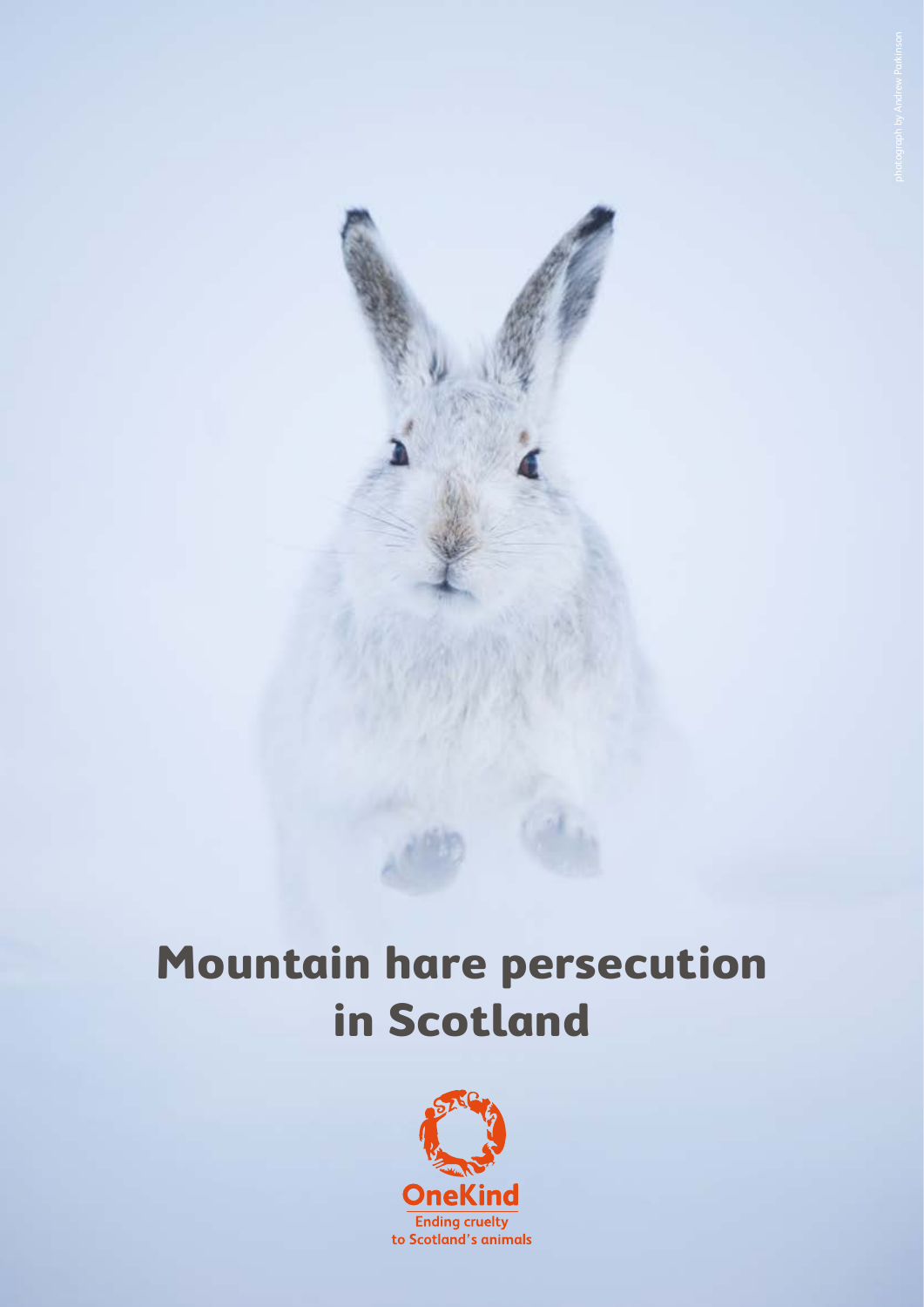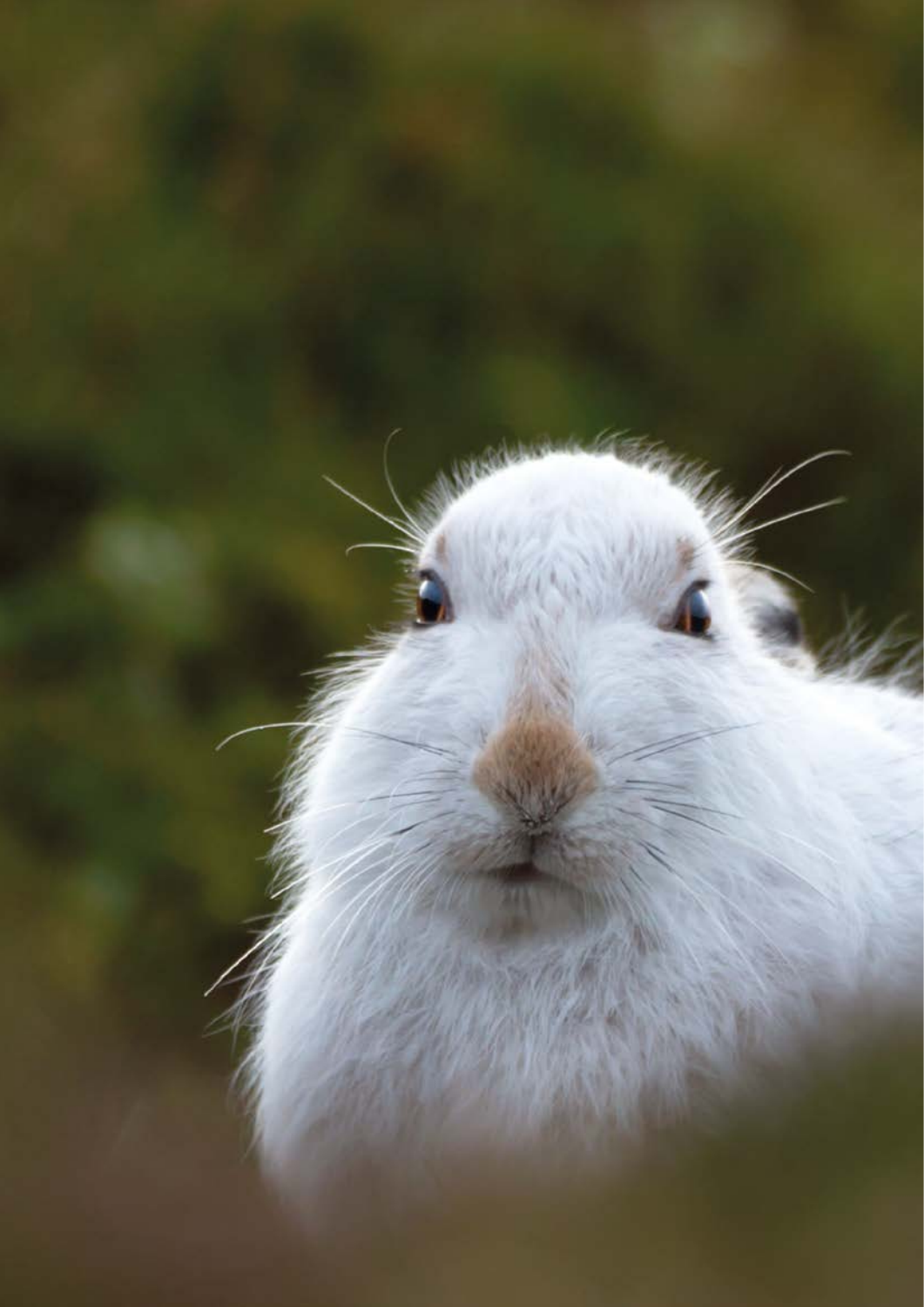# **Contents**

| 1              | Summary                                  | 3  |  |
|----------------|------------------------------------------|----|--|
| $\overline{2}$ | Scotland's mountain hares                | 4  |  |
| 3              | An overview of mountain hare persecution |    |  |
|                | in Scotland                              | 6  |  |
| 4              | Culls on grouse moors                    | 8  |  |
| 6              | Commercial hunting                       | 12 |  |
| 7              | Licensed mountain hare killing           | 15 |  |
| 8              | The Scottish Government response         | 17 |  |
| 9              | Recommendations                          | 18 |  |
| 10             | References                               |    |  |

# **Published by OneKind 2017**

Registered charity no. SC041299 50 Montrose Terrace, Edinburgh, EH7 5DL www.onekind.scot

With thanks to **WORDS** Jane Warley **Witter Warley WWW.writtenprecisely.co.uk** PHOTOGRAPHY Adam Masterton Andrew Parkinson www.andrewparkinson.com Pete Walkden www.petewalkden.co.uk **SUPPORT** The Hare Preservation Trust www.hare-preservation-trust.co.uk DESIGN John Nicol www.industrycottage.co.uk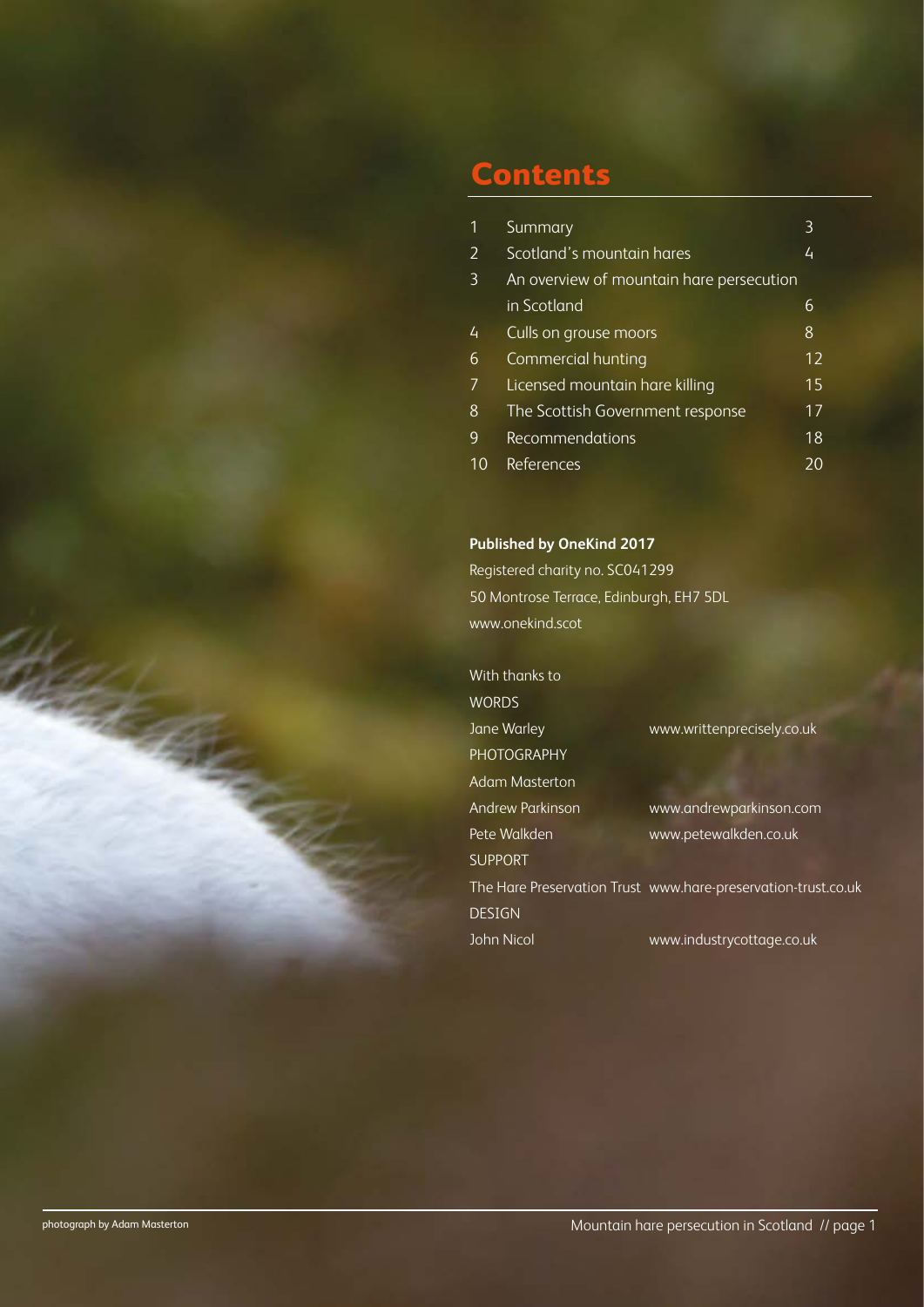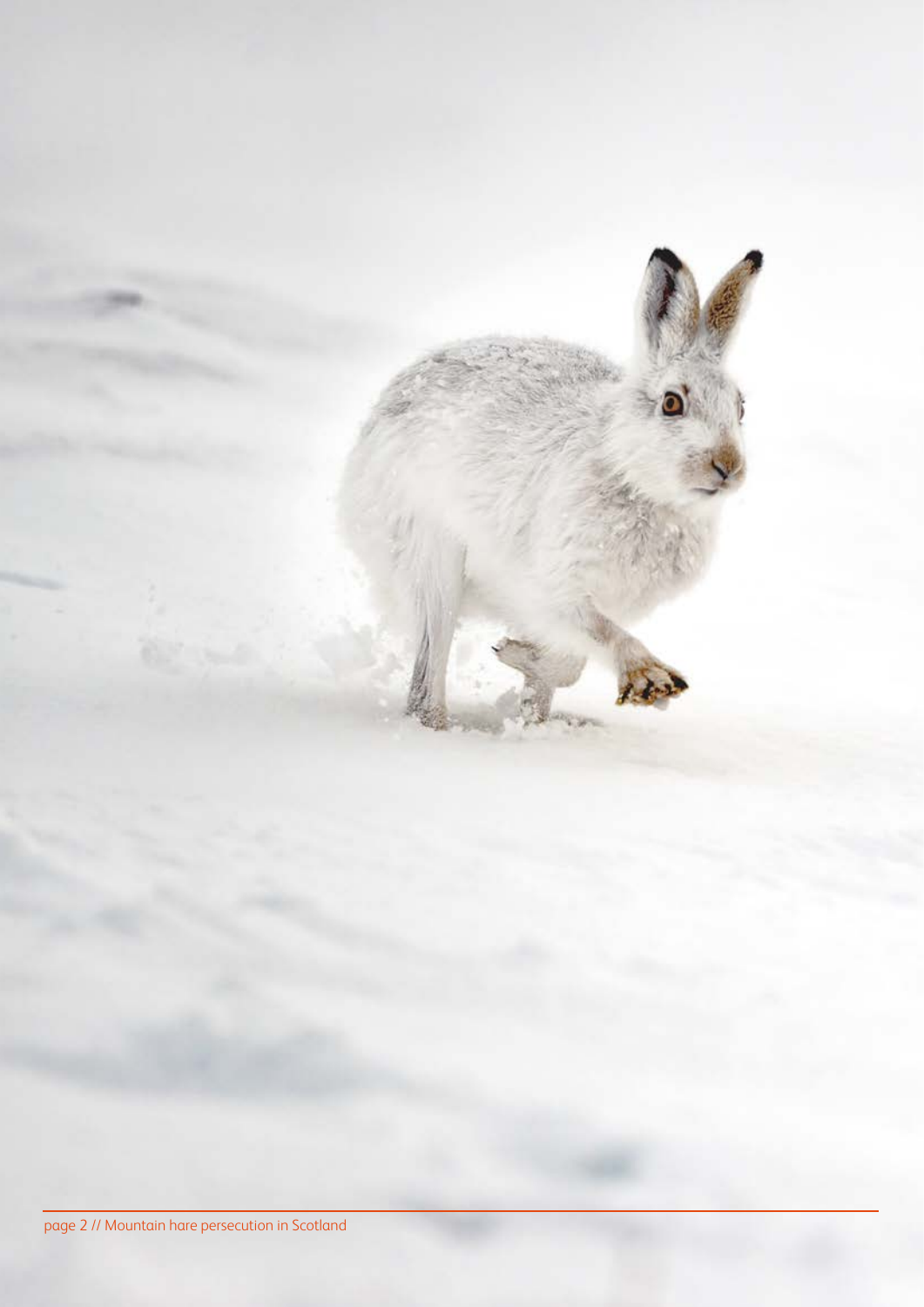# **1. Summary**

**Mountain hares are native to Scotland and an important part of the upland ecosystem: shaping their habitat through grazing, and providing a range of predator species, including golden eagles and wildcats, with an important food source. Population data is sparse but suggests mountain hares are in decline. Yet they are widely persecuted for sport and as part of organised culls.**

The two methods of killing mountain hare employed in Scotland have traditionally been snaring and shooting, but in March 2017, Scotland's environment agency Scottish Natural Heritage (SNH) announced that it had decided to stop issuing licences for snaring as these traps are inhumane and cause "unnecessary suffering". Whilst shooting mountain hares is arguably more humane than snaring, there are still serious welfare concerns, particularly when large-scale culls and 'driven' hunts take place. Mountain hare culls on Scottish game estates take place in remote areas, usually in winter, so often go unrecorded, but some have been reported publicly in the media. In addition, this report includes eye-witness reports of a further three to five large-scale culls that took place in the winter of 2016/2017.

The killing and taking of mountain hares in Scotland is subject to a closed season but even during that time, hares can be killed under licence from SNH. Licences have been issued for the killing of 4,113 mountain hares over the last five years, 88% of which were issued for just three sites. Most culling activity during the closed season is said to be carried out for the purpose of forestry protection.

In addition to organised culls, driven and walked-up shooting of mountain hares is one of many 'country sports' offered by Scottish game estates, with our research finding 25 companies offering mountain hare hunting online, eight of which are promoted by the Scottish Country Sports Tourism Group through its portal www.countrysportscotland.com, which lists two Government agencies, Visit Scotland and SNH, as "partner" organisations.

To date, Scottish Government attempts to address widespread persecution have been limited. In 2014, SNH called for "voluntary restraint" on large-scale culls of mountain hares in a joint statement with Scottish Land & Estates (SLE) and the Game and Wildlife Conservation Trust (GWCT) Scotland. The effective SNH ban on snaring with mountain hares, mentioned above, represents very welcome progress, but is unlikely to reduce overall persecution levels. The Scottish Government has also commissioned a three-year research project that aims to trial different methodologies for estimating mountain hare populations. This is welcome, but it will not provide new information relating to the conservation status of mountain hares, persecution levels or welfare issues.

# **OneKind is calling for the urgent introduction of new protections for mountain hares, including:**

- **1. No mountain hare killing except under licence, all year round**
- **2. Complete protection of mountain hares within National Parks**
- **3. Strengthened and transparent licensing arrangements**
- **4. An end to Scottish Government endorsements of companies and organisations that provide recreational mountain hare killing**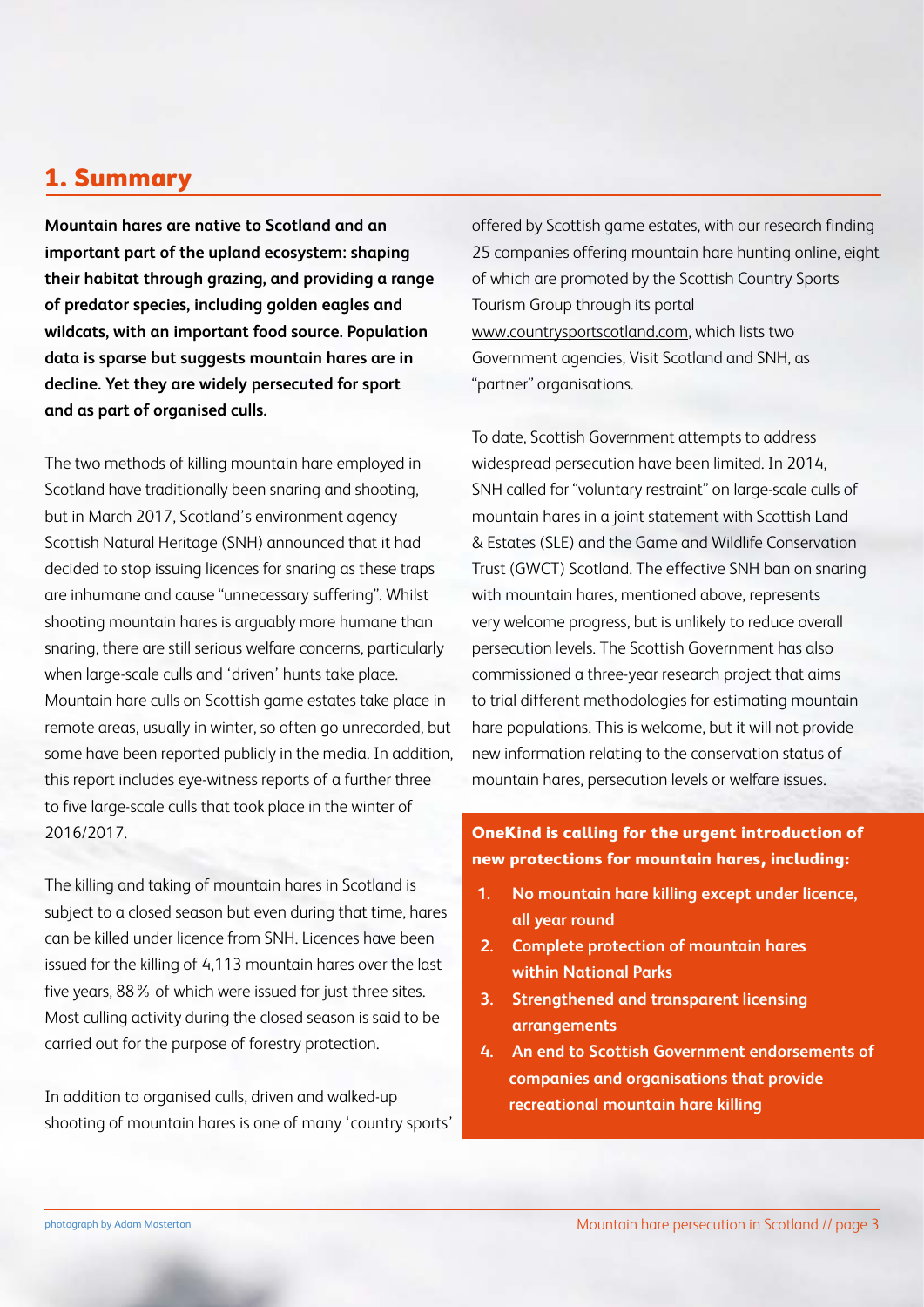# **2. Scotland's mountain hares**

### **Mountain hare ecology**

The mountain hare is indigenous to the Highlands and can be found throughout this region and the uplands of Scotland. Its natural habitat is sub-alpine scrub but the hares also thrive on grouse moors, because they benefit from the same management measures aimed at delivering high densities of red grouse, including heather burning and the legal removal of predators, such as foxes, and illegal raptor persecution. The mountain hare is an important part of the upland ecosystem, shaping its habitat through grazing and providing a range of predator species, including golden eagles and wildcats, with an important food source.

### **Mountain hare population size and trends**

Mountain hare in Scotland are poorly studied but all the signs are that the UK population is in long-term decline, as a result of habitat loss, climate change and crucially, persecution. Because of the lack of research in this area, population estimates are out of date, and the impact of these drivers of decline are poorly understood.

The last population estimate was made in 1995, when 350,000 mountain hare were thought to exist. This number is widely disputed, and the current population could be anything from 175,000 to 500,000. The population fluctuates year-on-year [1], making it hard to identify a long-term trend, but the British Trust for Ornithology (BTO) has monitored mountain hare as part of the annual Breeding Bird Survey (BBS) since 1996 [2]. This data, albeit for a limited sample size, suggests an overall decline of 34% between 1996 and 2014 (Fig 1).



**Fig 1.** Population trend for mountain hares in UK from 1995–2015. Dark green line - smoothed trend; blue dots - unsmoothed trend; pale green line - upper and lower 95% confidence limits of the smoothed trend [3]. Credit - BTO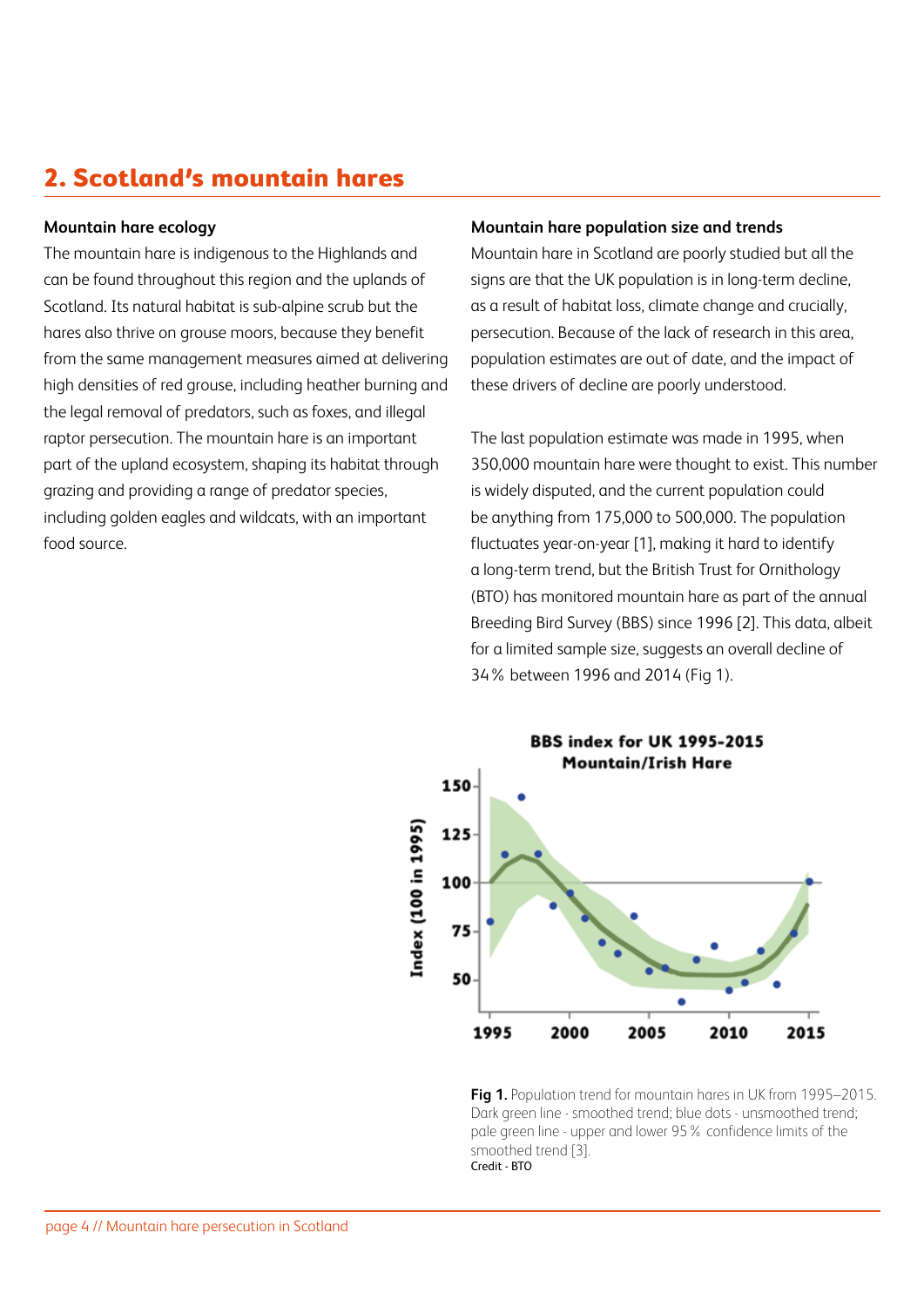The Scottish Government's advisor on conservation, SNH, has said that the BBS data [2], alongside data from both the Gamebag Census, which compiles voluntary returns from estates that document gamekeeping and shooting activity, and Dr Adam Watson, a renowned authority on Highland ecology, suggest a population decline [4]. This overall trend is also supported by observations on the

ground. The Mammal Society, for example, notes that on some western Scottish moors, hares are now rare where they were previously abundant [5]. Dr Adam Watson estimates that spring abundance of adults has been reduced by between five- and a hundred-fold on most grouse moors [6].

# **The mountain hare's conservation status in Scotland**

- i. Listed on Annex V of the EU Habitats Directive (1992) which requires EU member states to maintain populations in favourable conservation status.
- ii. A priority species for conservation action under the UK Biodiversity Action Plan.
- iii. On the Scottish Biodiversity List, which means that it is considered by Scottish Ministers to be of principal importance for biodiversity conservation.
- iv. Protected by a closed season under the Wildlife and Natural Environment (Scotland) Act 2011, which makes it an offence to kill a mountain hare in the closed season (1 March to 31 July) without a licence from SNH.

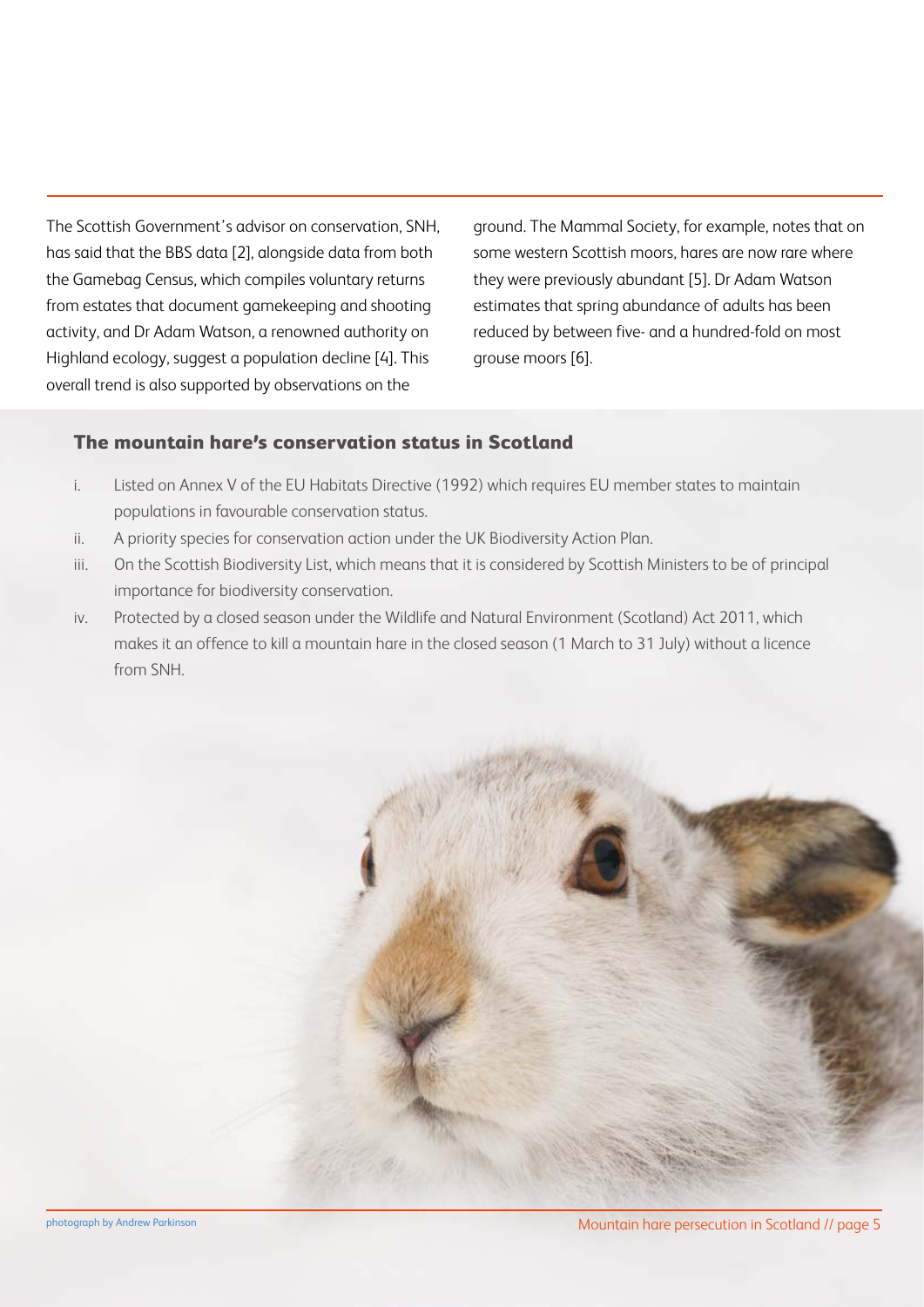# **3. An overview of mountain hare persecution in Scotland**

### **3.1 How many mountain hares are killed?**

For almost half the year, from March to July (inclusive), mountain hares are protected and any persecution without a licence from SNH is illegal. But, for the remainder of the year, they can be killed freely with no permissions and no transparency, and as such are persecuted on a large scale. Given that this persecution is not licensed and is carried out with no regulatory oversight, it is impossible to know how many are killed. The only estimate is that 25,000 mountain hares were killed in 2006/7, which is thought to be between 5–14% of the total population [7]. However, this is based on voluntary returns from land managers and owners and the data is now ten years old. Mountain hare killing is secretive and carried out in remote locations, but occasionally members of the public stumble upon a hunt or evidence of killing (e.g Edwards [8], The Herald [9] and The Herald [10]).

# **3.2 Why are mountain hare persecuted?**

Most mountain hare killing is conducted as part of localised culls on shooting estates [11]. The principal reason appears to be to control louping-ill, a virus that affects red grouse and is transmitted by ticks that are carried by hare and other mammals. The only study of the issue, a questionnaire-based survey of estates in 2006/7, found that 50% of hares reported shot were culled for this reason [7]. This is substantiated by claims made by shooting organisations. For example, GWCT advises that "where grouse suffer from tick and the tick-borne louping-ill virus, hares can sustain high levels of these parasites and help perpetuate the disease. As there is no alternative form of treatment, in these cases hare numbers may need to be temporarily reduced to suppress the disease" [12].

Kinrade [7] also estimated that 10% of hares shot were culled to protect forestry interests, and 40% for sport





shooting (Fig 2). In recent years, however, it appears that large scale culling of mountain hares on grouse moors has become part of the routine management which seeks to establish very high numbers and densities of red grouse to be commercially shot [13]. This is consistent with reports in the media of large-scale culls [8-10].

There is, however, considerable doubt over the scientific basis behind these reasons for culls. For example, whilst there is no doubt that mountain hare carry ticks, there is no clear evidence that their control could be part of an effective red grouse management regime. Indeed, its scientific basis is so tenuous that SNH's scientific experts advise that "There is no clear evidence that mountain hare culls serve to increase red grouse densities" [14]. Similarly,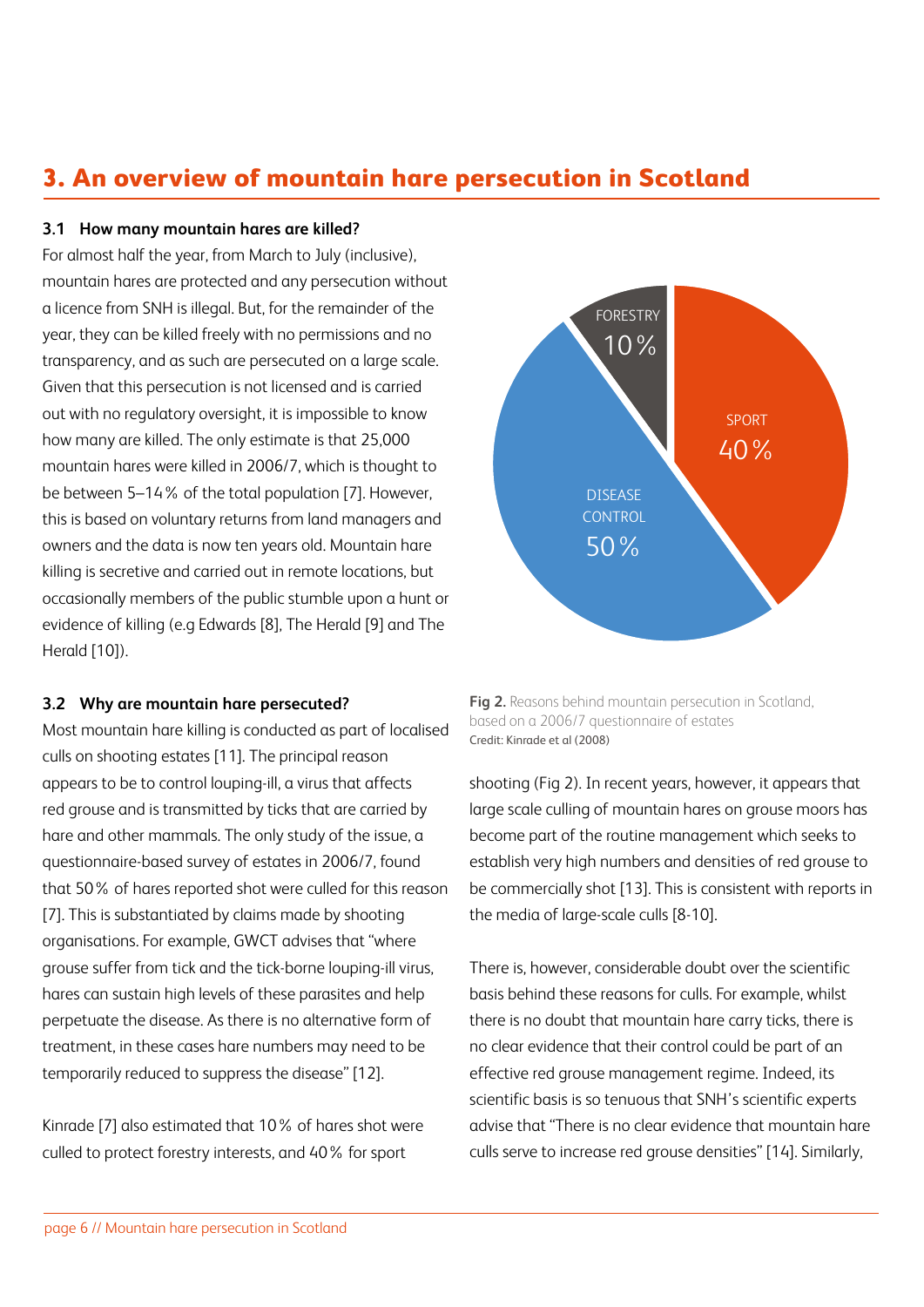the most recent scientific review of the effectiveness of mountain hare culling as a management technique for louping-ill concluded that "there is no compelling evidence base to suggest culling mountain hares might increase red grouse densities" [15].

# **3.3 How are mountain hares killed?**

The two methods of killing mountain hares employed in Scotland have traditionally been snaring and shooting. Both of these raise major welfare concerns, as regardless of which one is used, the hare is likely to suffer. In March 2017, however, SNH announced that it had decided to stop issuing licences for snaring, with the reason being that these traps are inhumane and cause "unnecessary suffering" [16].

Snares are extremely inhumane and cause extreme physical and mental suffering to the animals they catch. As an animal becomes caught in the wire noose it tightens around its neck, abdomen or legs, preventing escape. Capture is extremely stressful for an animal that will struggle to escape and will suffer in severe agony and have a slow, painful death. A study commissioned by SNH estimated that over 5,000 mountain hares were trapped in snares and killed in Scotland in one year during 2006/7 [1]. Subsequent research by OneKind showed that the vast majority of this took place illegally, with estates setting snares without licences [17].

Whilst shooting mountain hares is arguably more humane than snaring, there are still serious welfare concerns, particularly when large-scale culls and driven hunts take place. Driven hunts involve flushing hare towards a line of waiting guns and they can involve killing hundreds of animals in the course of a day. Walking hunts are carried out as described in this eye-witness account:

# **EXTRACT FROM INTERVIEW WITH AN ANONYMOUS EYE-WITNESS OF A CULL**

Interviewer: Can you explain what happened? **Eye-witness: …the keepers walk along in a line and just shoot any hare that appears** Interviewer: They walk in a line? **Eye-witness: When I've witnessed it, they walk in a line, a kind of loosely organised line, shooting at hares** Interviewer: How do they flush the hares out, how does it work, forgive my ignorance? **Eye-witness: Well when you get to within 10 yards of a hare it starts running…** Interviewer: So there a lot of them about on the moor? **Eye-witness: Sometimes there can be a real high density, that's right. When the density is high, they go out and start blasting them because it's worthwhile.**

Hares are notoriously challenging to shoot as they are small, fast moving animals that inhabit an environment which has plenty of cover available. The risk of causing injury rather than a clean kill is therefore heightened, especially given that commercial hunts may involve hunters with little experience. Shooting mountain hare is not a licensed activity during the open season, so there is no welfare monitoring or reporting, which makes it impossible to know the scale of the suffering.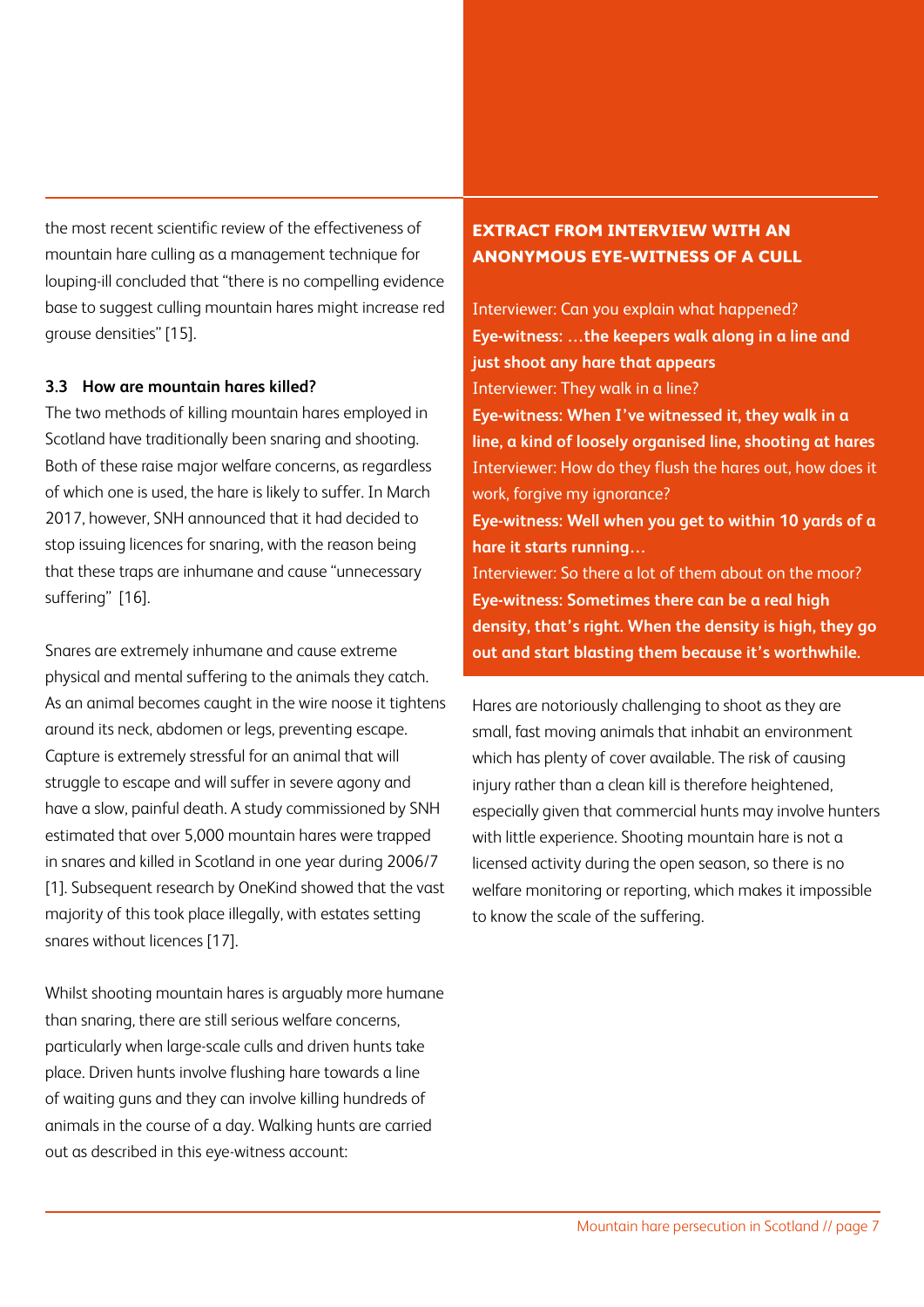# **4. Culls on grouse moors**

Mountain hare culls on Scottish game estates take place in remote areas, usually in winter. This makes them difficult to monitor in any way and means there are few publicly reported culls.

Recent large-scale culls that have been reported publicly are shown in Fig 3. They include:

# **Lammermuir Hills, 2014**

RSPB Scotland received evidence that between 1,500 and 1,700 mountain hares were shot by landowners across the Lammermuirs in the spring [9].

# **Balmoral, 2016**

Two culls involving Balmoral and neighbouring estates were witnessed, one of which was said to have killed 500 hares  $[10]$ .

# **DR ADAM WATSON, MOUNTAIN HARE ECOLOGIST [6]**

**"I would say that spring abundance of adults has been reduced by at least five-fold to 100-fold on most of these moors ...** 

**Gamekeepers on several estates have told me they were instructed to reduce hare numbers and to try to eradicate them."** 



**Fig 3**. Map showing the location of recent large-scale culls on grouse moors that have been reported publicly in the media map data ©2017 Google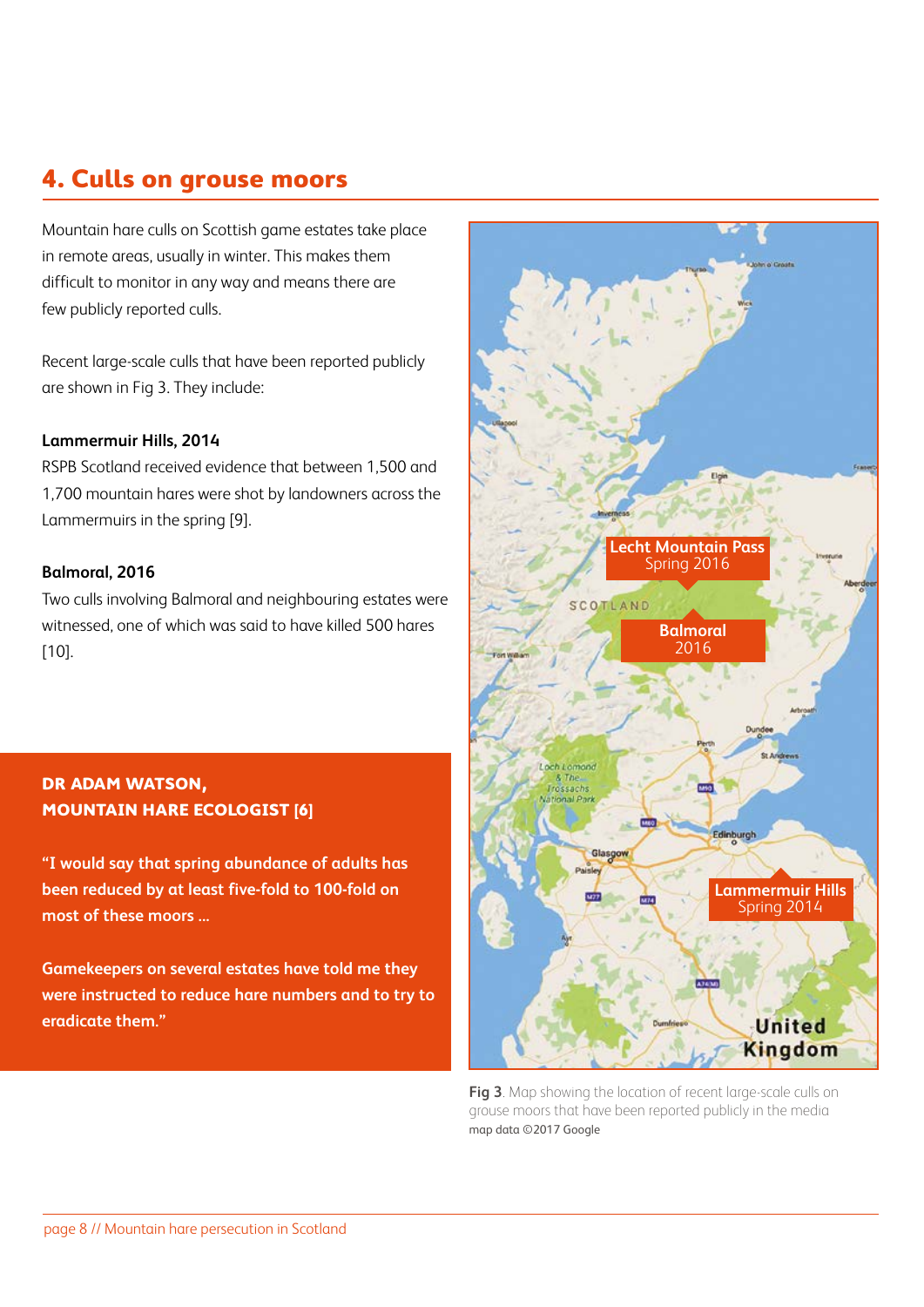

Fig 4. Photos taken by a birdwatcher of a mountain hare cull taking place near the Lecht mountain pass. Credit - Anonymous

# **Lecht Mountain Pass, 2016**

A birdwatcher encountered a mountain hare cull. Images, displayed in Fig 4, show a group of 20 armed gamekeepers equipped with more than a dozen high-tech off-road vehicles and hundreds of dead hares [8].

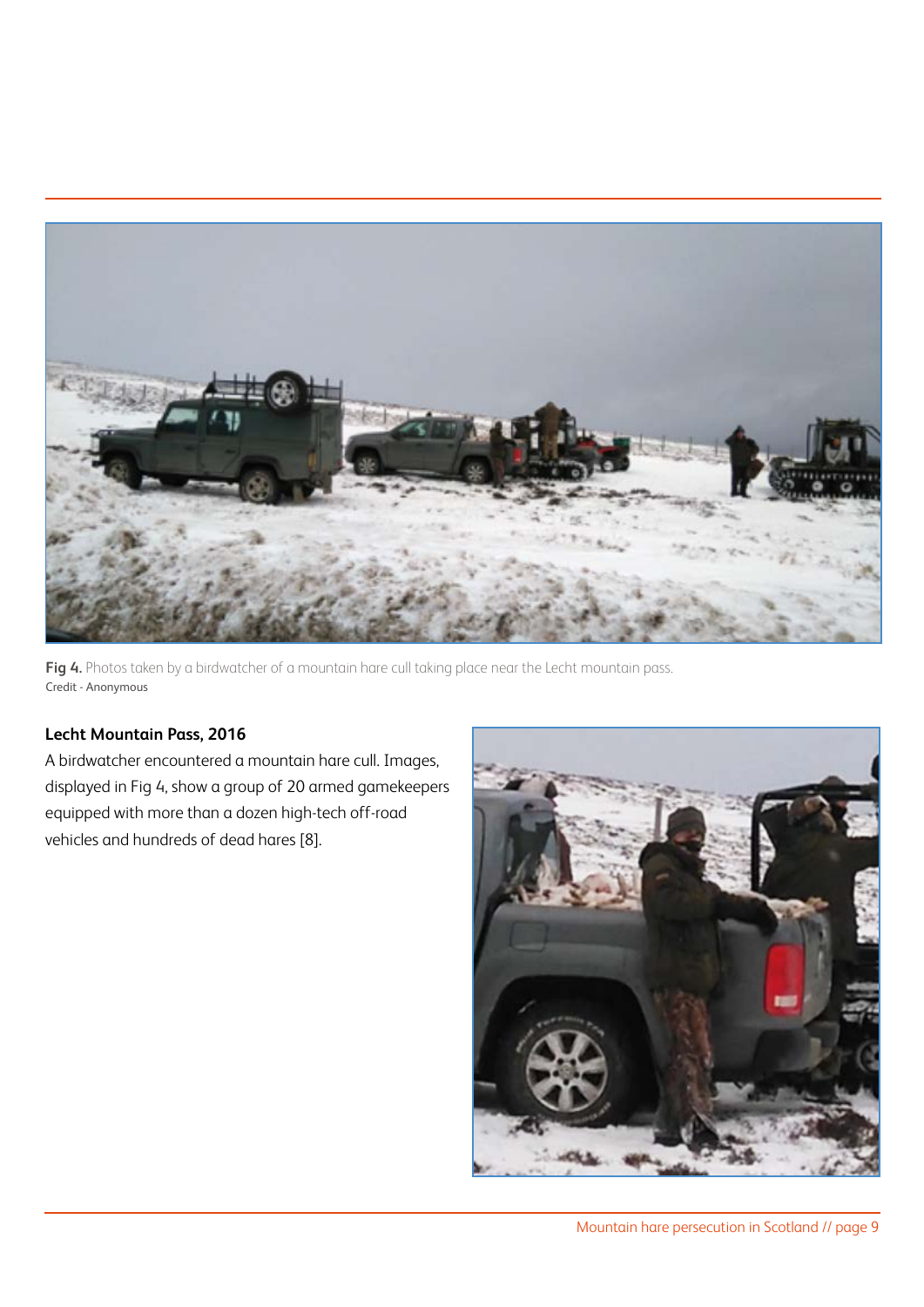# **4. Culls on grouse moors**

In the winter of 2016/17, a further three to five largescale culls were reported by eye-witnesses to OneKind (Fig 5). Interestingly these all took place in and around the North Cairngorms area. Whilst this suggests this may be a hotspot for mountain hare culls, reliable conclusions cannot be drawn given that the vast majority of culling activity goes undetected.

# **25th October, near Tomintoul**

This cull was reported to OneKind after the event by a hillwalker who preferred to remain anonymous: **"It was around lunchtime on 25th October, coming back from Cairngorm. I came across a completed cull.**  **The "keepers" were drinking beer and smoking outside the cottage ... There were about 5–6 Land Rovers, three ATVs and an old army truck for the dogs. They had about 30 carcasses laid out in a line.** 

**Interestingly, they were setting out in convoy the other side of Tomintoul as I drove out earlier in the morning. Slaughtering hares doesn't take them long! I would have loved to take a photo but the guy loading the dogs was in the lay-by and looking quite intimidating. I chickened out!"**



**Fig 5.** Map showing location of large-scale mountain hare culls on grouse moors, reported to OneKind, winter 2016/17 map data ©2017 Google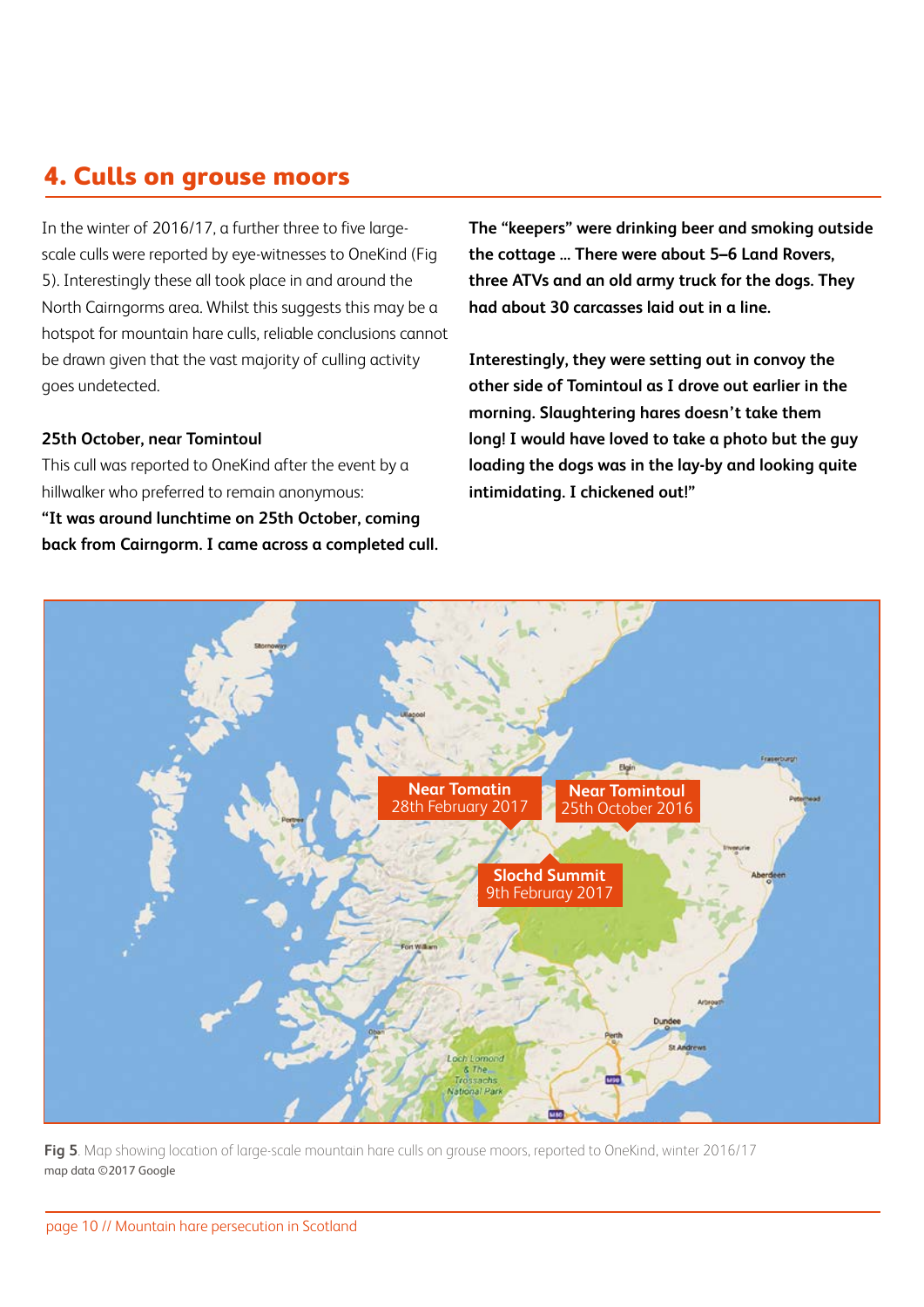# **9th February 2017, Slochd near Tomatin**

An anonymous call tipped OneKind off to a large shoot taking place on Slochd summit, however by the time it could be verified the culling had finished. Intelligence was also received of large-scale shooting in the same area on 14th February.

# **28th Februray, the Farr estate, near Tomatin**

A wildlife photographer, Pete Walkden, was photographing grouse and was able to take a photograph of an ATV filled with dead hares as it passed him. This happened at 16:00 on the final day of the open season. Pete reported the incident on social media and to OneKind and other organisations working on this issue the following day. A prior report of large-scale shooting in the Tomatin area had been received by OneKind on 31st January.

### **PETE WALKEN, WILDLIFE PHOTOGRAPHER**

**"I had been photographing a pair of red grouse, that appeared to be spoiling for a fight so parked up just off the road, and had my large lens poking out of the car at the birds. The ATV drove past me about half an hour earlier, whilst I was still pointing my lens out of the window.**

**The ATV returned, and drove back past me in the other direction, and I hoped as it went by it might spook one of the grouse into flying off. When it didn't, I glanced up at the ATV and spotted something in the back. I raised the camera and took a few shots to see what it was.**

**I was sickened by the sight of the dead mountain hares, as I adore these hardy, elusive creatures, and hate to see them dead beside the road, let alone deliberately killed."**



**Fig 7**. Mountain hare cull on Farr Estate in February and photographic evidence of an ATV filled with dead hares Credit: Pete Walkden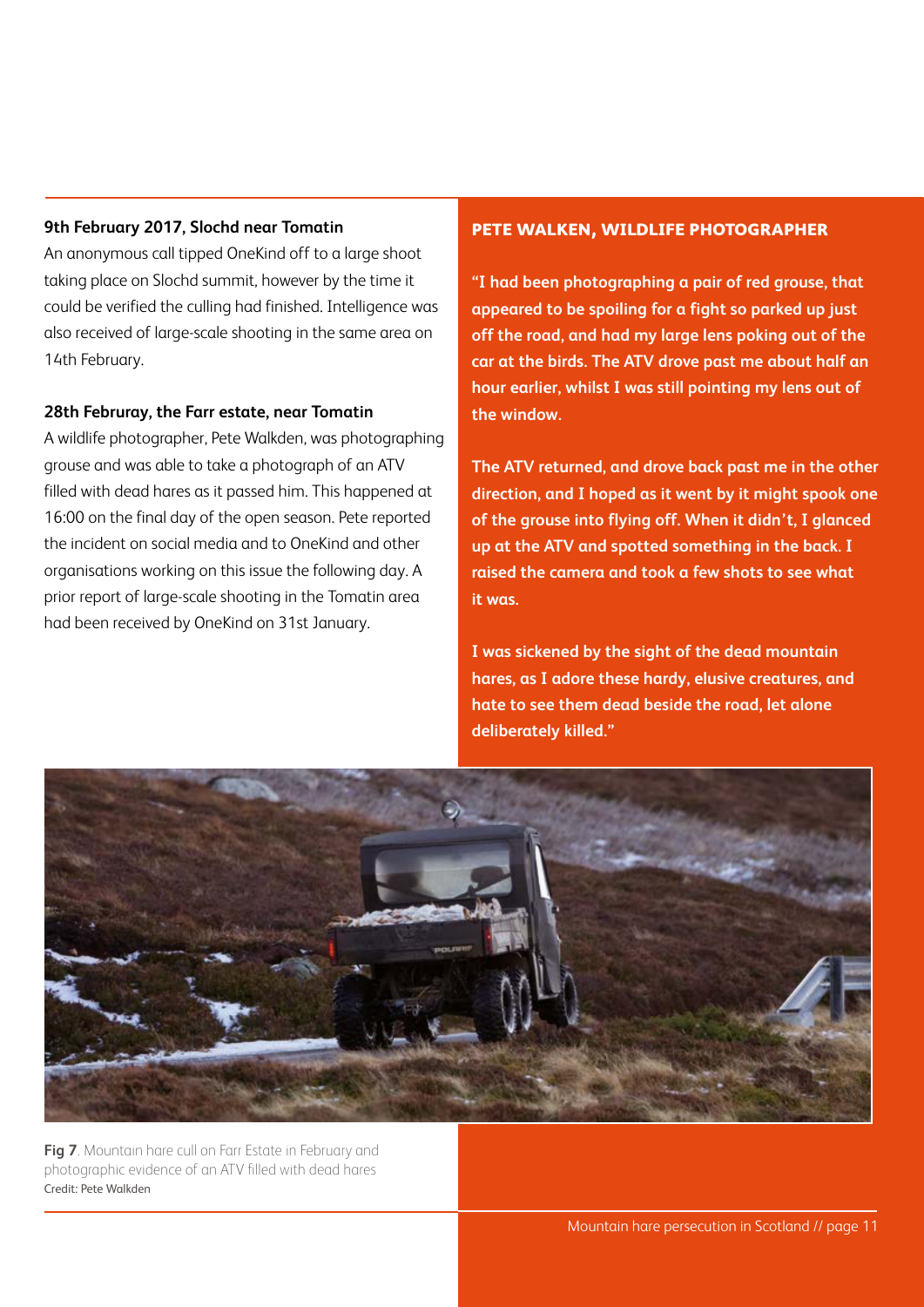# **5. Commercial hunting**

Shooting mountain hares is one of many "country sports" offered by Scottish game estates. OneKind research has found 25 companies offering mountain hare hunting online (Table 1). Precise details vary with company and are seldom advertised, but they usually offer bags of 8–10 animals per gun for walk-up hunts and up to 200 for a driven hunt party [15].

Some of these are advertised directly by VisitScotland, the Scottish Government agency responsible for marketing Scotland as a tourist destination around the world. Some country sport businesses are promoted on www.visitscotland.com, including Mirani Hunting, which offers mountain hare hunting amongst other sports (Fig 9).



**Fig 9.** Mirani Hunting, as advertised on VisitScotland.com Credit VisitScotland.com

Most marketing of country sports is, however, delegated to the Scottish Country Sports Tourism Group (SCSTG). The SCSTG was formed by the major Scottish country sporting organisations and associations, including Scottish Land and Estates (SLE) and the British Association for Shooting and Conservation (BASC) Scotland. The SCSTG portal countrysportscotland.com lists SNH and VisitScotland as 'Partners' and displays both their logos throughout. SCSTG appears to be funded by the country sports industry, but it has also received at least two grants worth a total of £36,675 from VisitScotland in the last five years. Following the first grant, VisitScotland Chairman Mike Cantlay said:

"The Glorious Twelfth is a renowned date and marks the start of what will undoubtedly be a good season for this important tourism sector. Through the VisitScotland Growth Fund, the SCSTG has boosted Scotland's reputation as a country sports destination to a wider audience in the UK and Northern Europe" [18].

--------------------------------------------------------------------------------------- 1 £18,750 from the 2011/14 VisitScotland Growth Fund (Question S4W-22506: Angus MacDonald, Falkirk East, Scottish National Party, Date Lodged: 24/09/2014) and a further £17,925 in 2016 (Scottish Parliament Question S5W-05930: Andy Wightman, Lothian, Scottish Green Party, Date Lodged: 22/12/2016)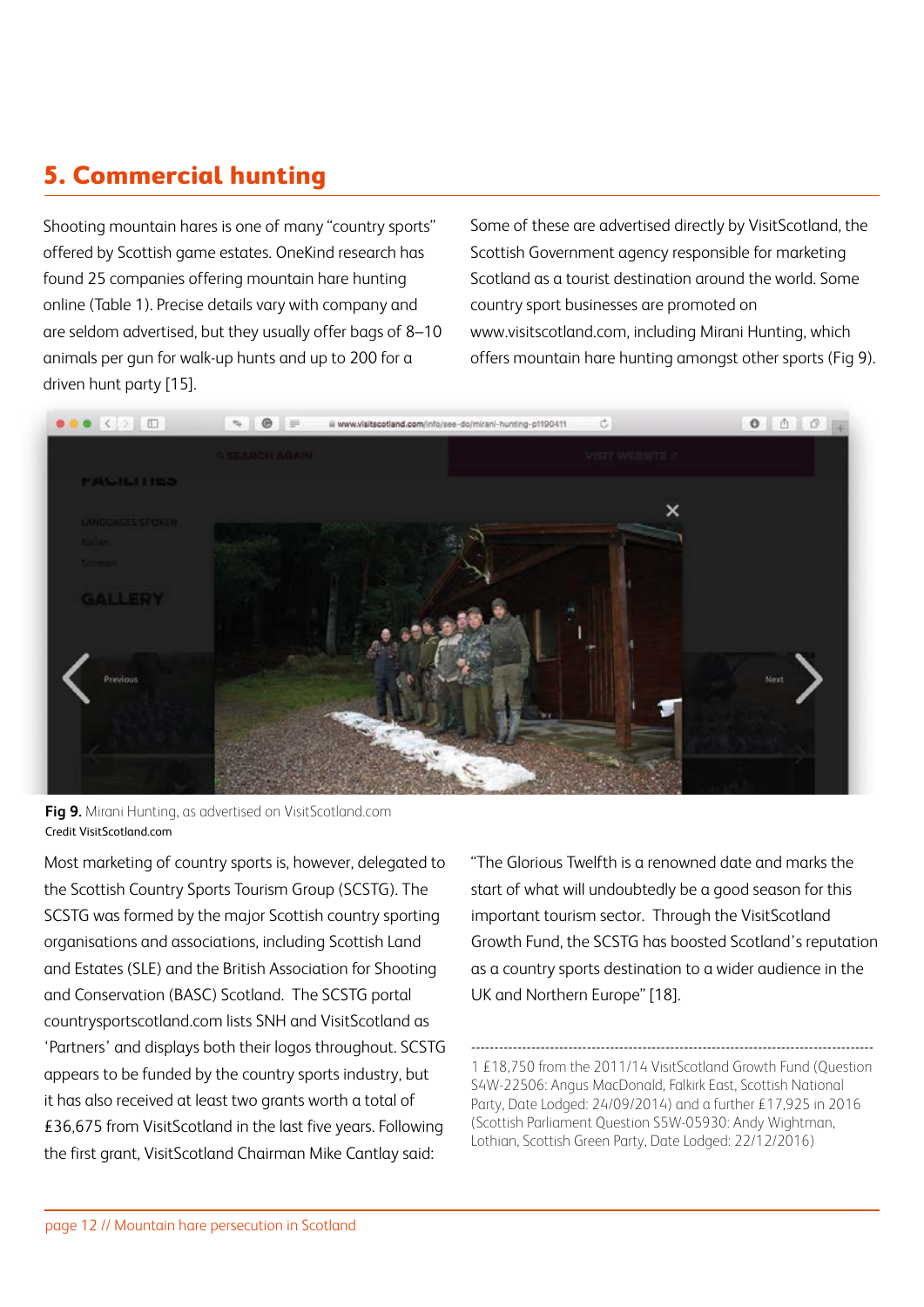# **CASE STUDY: BALAVIL ESTATE**

www.balavil-estate.com

Extending from the River Spey into the Monadhliath mountains, the Balavil Estate is a 7,500-acre Estate within the Cairngorms National Park. Until recently, Balavil Estate advertised a range of country sports, including deer stalking, driven and walking grouse shooting, pheasant and hare shooting, and mixed rough shooting. For mountain hares in particular, the website states that:

**"In recent years, we have shot up to 2,000 blue hares in the course of a season though again, like grouse, they are a fluctuating commodity. Guests are** 

**driven towards them. In the months of November, December and January when there is snow on the ground, it can provide very entertaining sport. Up to 200 hares a day can be shot."** 

This information was taken from the website in July 2017, however the Estate has since then confirmed that ownership changed in 2015 and that they have "no plans for hare shooting."

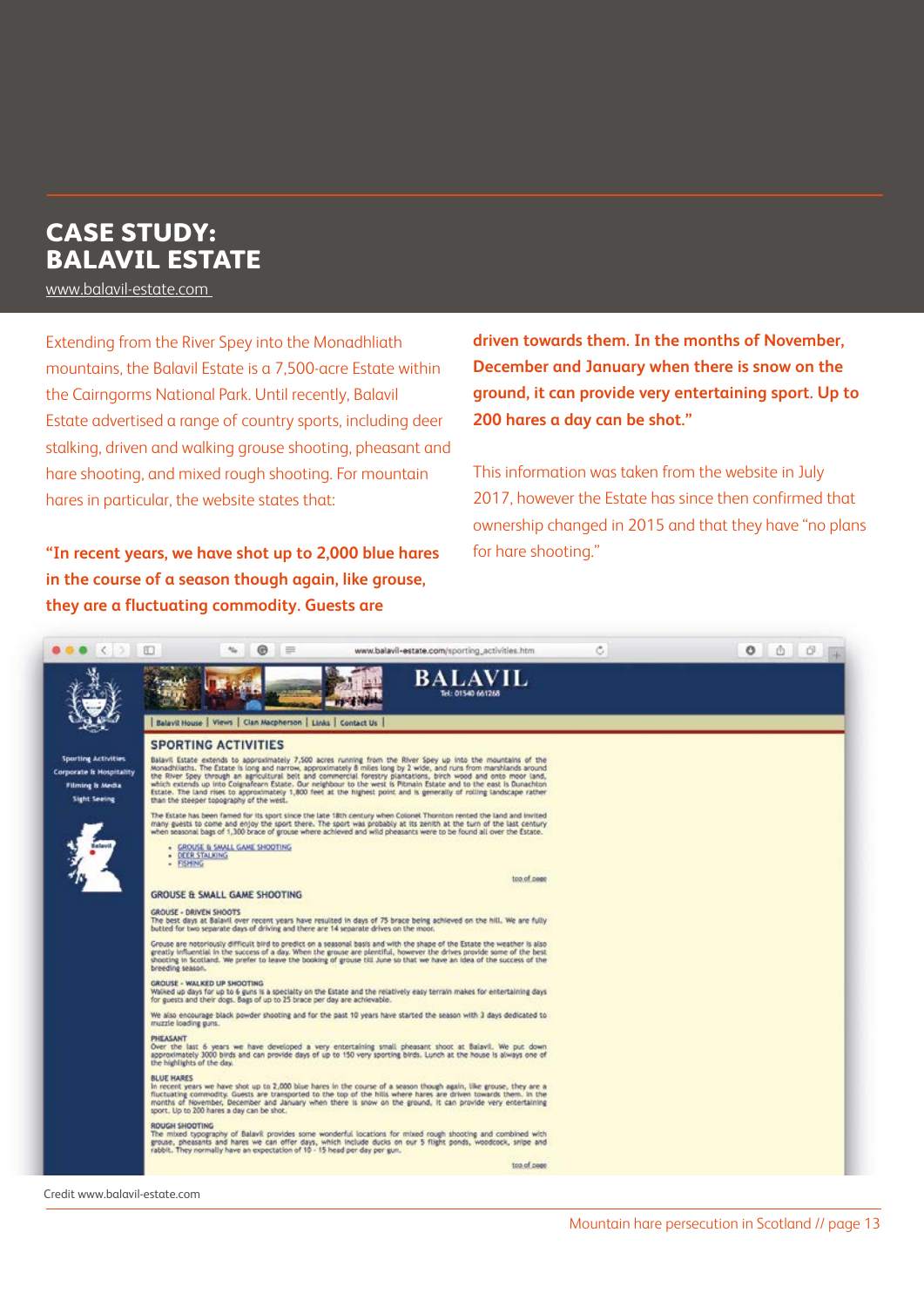# **CASE STUDY: VISCOUNT SPORTING**

www.viscountsporting.com

Based in Royal Tunbridge Wells, Viscount Sporting offer mountain hare hunting in Tomatin, Inverness-shire and state that **"Thanks to very conscientious gamekeeping and excellent habitat management, we are privileged to offer the opportunity to shoot white mountain hares over an area with a very strong and consistent population of this fantastic and unique game species".**

Both driven and walked-up shoots are advertised with the promise of shooting up to 80–100 or 50–60 hares, respectively. A driven hunt day is advertised at £4200 for nine guns and a walked-up hunt day costs £3780.



Credit: www.viscountsporting.com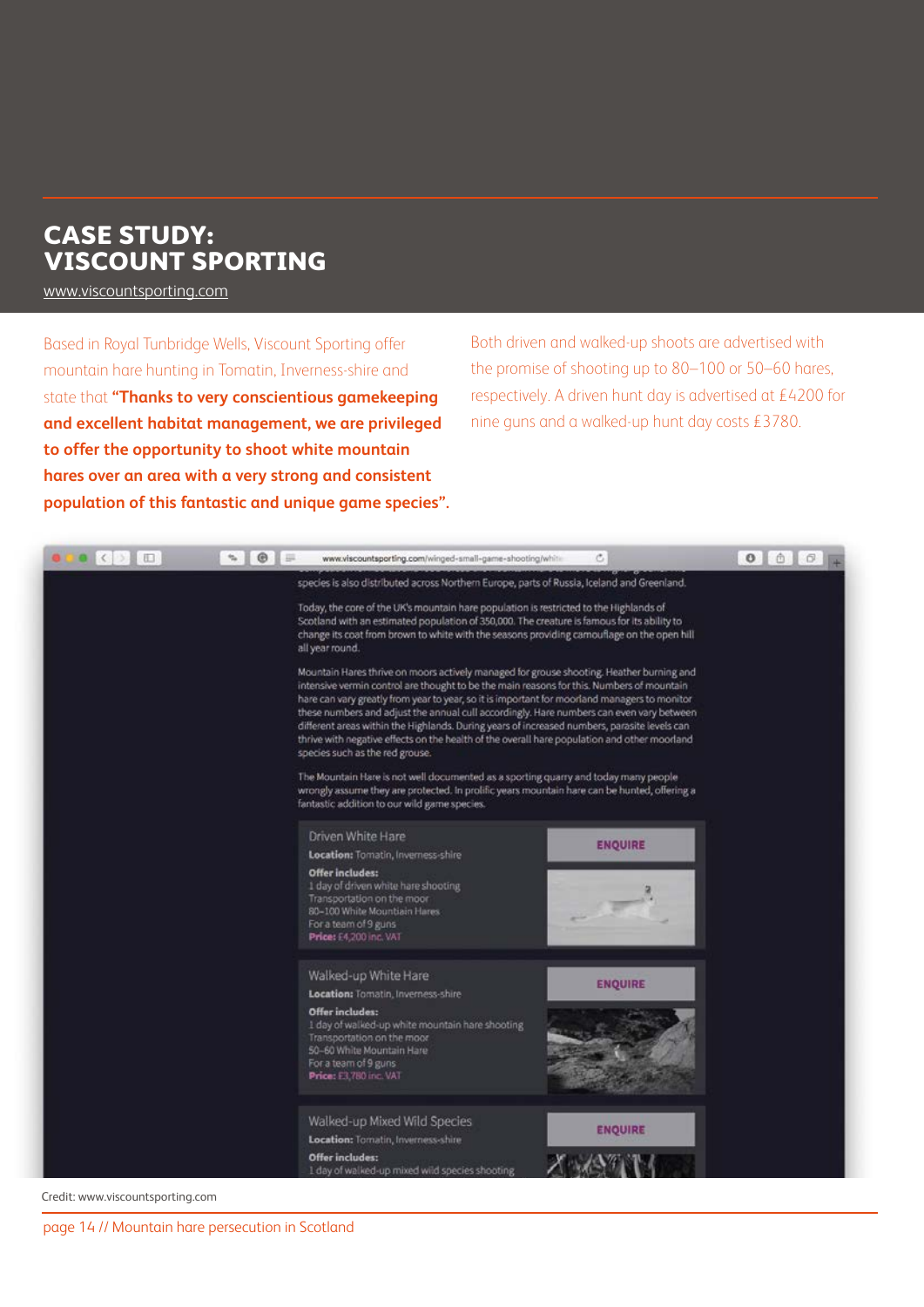# **6. Licensed mountain hare killing**

The Wildlife and Natural Environment (Scotland) Act 2011 introduced closed seasons for the killing or taking of wild hares. This means that it is an offence to intentionally or recklessly kill, injure or take a mountain hare between 1st March and 31st July. To kill mountain hares during the close season, a licence must be acquired from SNH. A licence should only be granted in "exceptional circumstances" [19].

Since this system was introduced, licences have been issued to permit the killing of 4,113 mountain hares over five years [20].

The first year of the scheme saw the highest number of mountain hares killed under licence, followed by a large drop in 2013. Since then, however, the numbers have been gradually increasing. The available information regarding the reason for culling is very limited, but for 63% of mountain hares killed under licence, the reason stated is forestry protection. For the remainder it is unclear. This

is consistent with what we would expect as culling to protect forestry aims to maintain low numbers throughout the year.

The vast majority (88%) of mountain hares killed under licence in the last five years have been on three sites:

- Auchtertipper woodland, a new 682ha woodland on Cawdor Estate near Carrbridge (1,700 mountain hares)
- Glenavon estate, a large shooting estate near Tomintoul and within the Cairngorms National Park (1,100 mountain hares)
- Garbole woodland, near Tomatin (800 mountain hares, ownership unclear)

This suggests that most licensed mountain hare persecution could be addressed through targeted work by SNH with the three land managers in question to deliver non-lethal alternatives.



**Fig 10**. Total number of mountain hares killed under licence in Scotland between 2012 and 2016 Source: SNH (2016)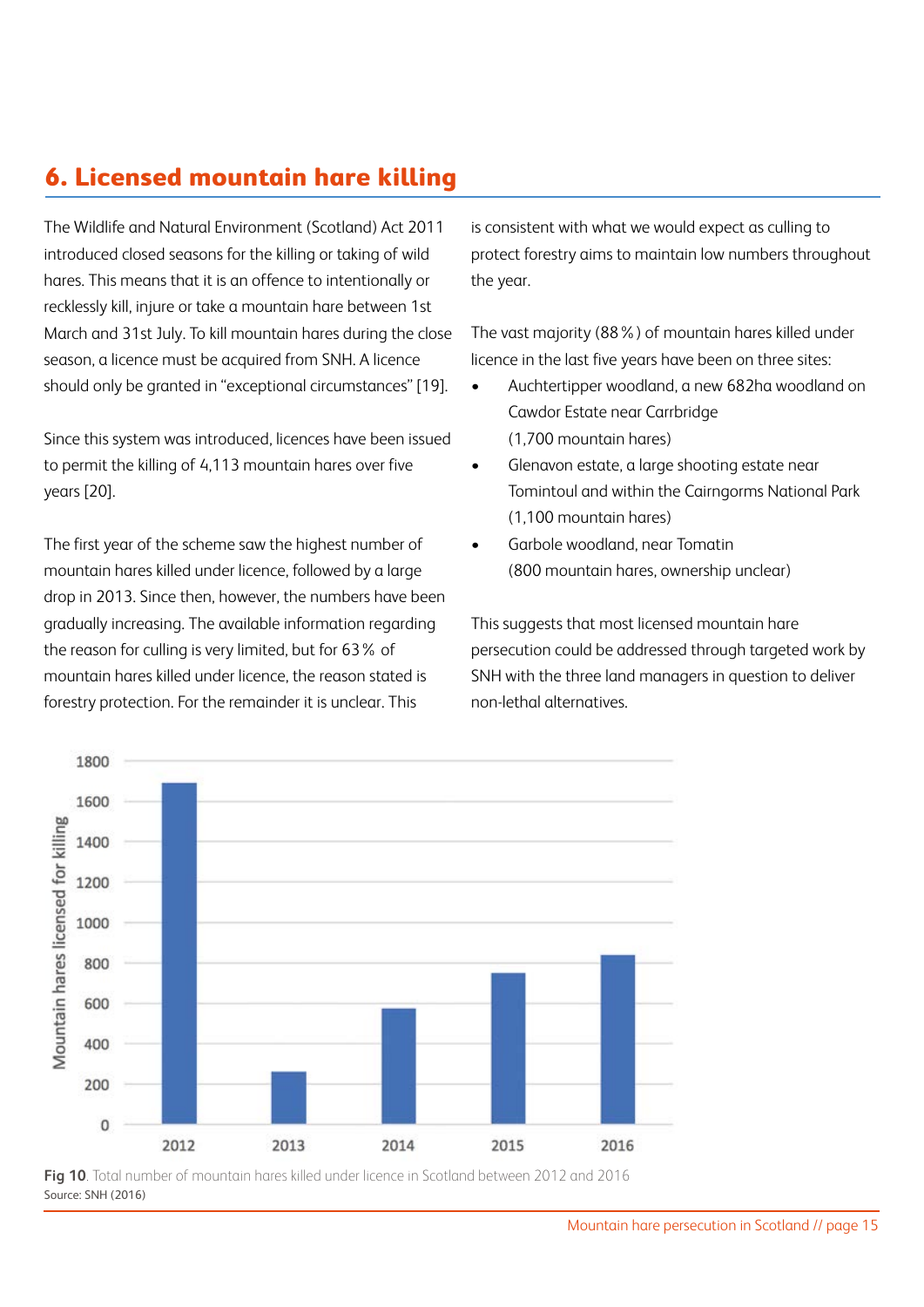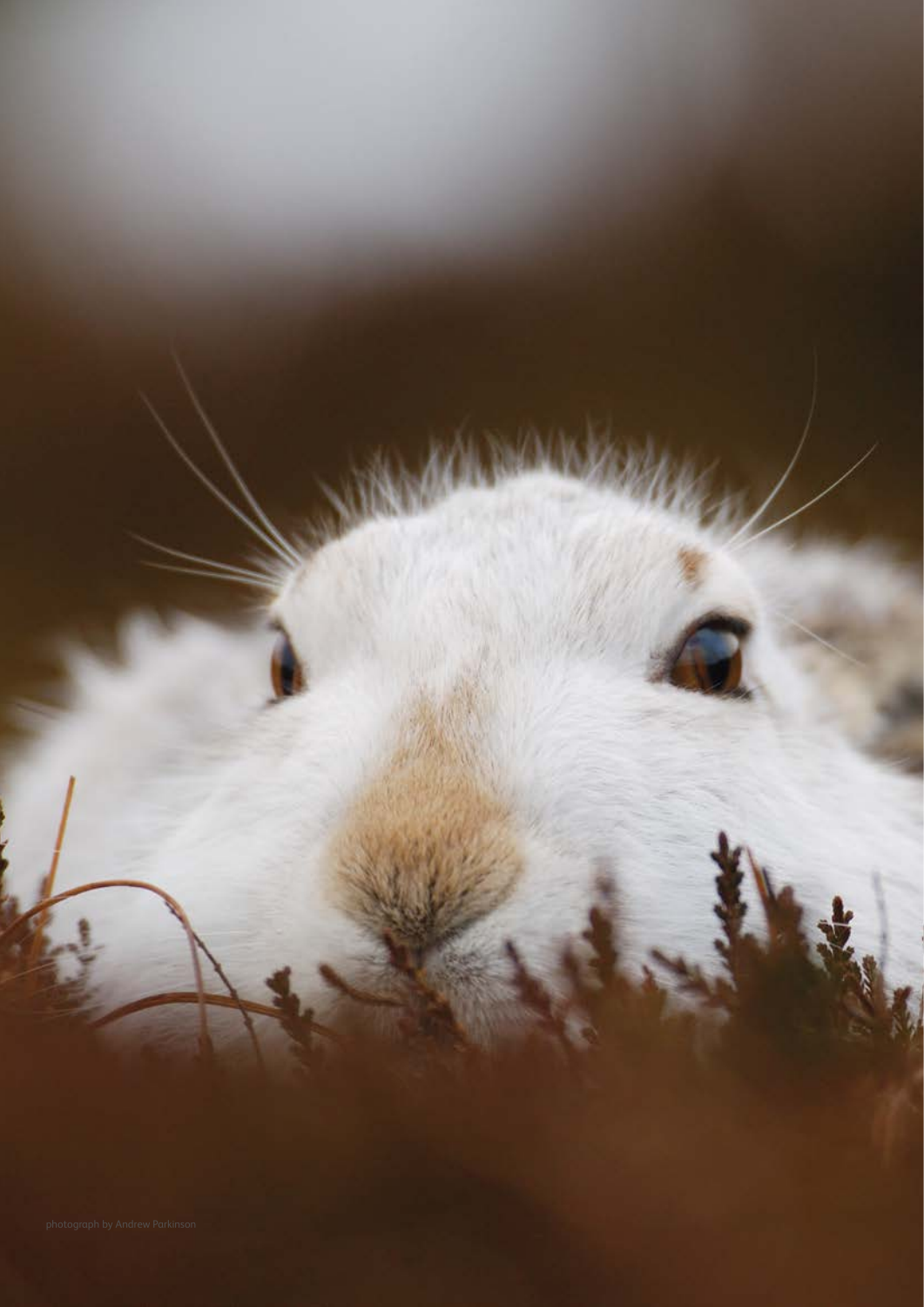# **7. The Scottish Government response**

In spite of the recognition of the importance of mountain hare conservation in multiple pieces of legislation, very little has been done to reduce large-scale persecution. The first significant response by the Scottish Government was the call for "voluntary restraint" on large-scale culls of mountain hares. This appeared in a joint statement in 2014 by SNH, SLE and the GWCT [21]. The statement recognised the legal requirement on Government to maintain the population in "Favourable Conservation Status", but it also noted that the impact of killing hares is poorly understood. The statement acknowledged that there was no basis for culling to control louping-ill where other tick carriers, such as deer, were present, and said that it should not be undertaken for this purpose where that was the case. It supported shooting mountain hare for sport, and culling in certain circumstances such as protecting young trees.

Snaring of mountain hares was once common, with one study suggesting that approximately 5,000 mountain hares were snared in one year in 2006/7. In more recent times this has declined. Since 2012, SNH has issued only four licences that might have allowed snaring, and in 2016 two licences issued for mountain hare control were amended to remove snaring as a permitted method. Then in March 2017, the Scottish Government published a review of snaring [16] carried out by SNH, which stated that:

**"Concerns have been raised with SNH over the welfare impacts of snaring hares to the effect that it is difficult to advise on a method of snaring that does not cause unnecessary suffering – that they cannot be used effectively as a killing trap because animals take too long to die and are not effective as a restraining means because there is too high a risk of killing or injury. The lack of any apparent means or guidance to avoid this means that SNH will not be minded to issue licences unless the contrary can be evidenced."**

This represents very welcome progress, particularly as it recognises the responsibility on the Scottish Government to improve wild animal welfare. Whilst it will prevent suffering as a result of snares, however, it is not expected to reduce overall persecution levels.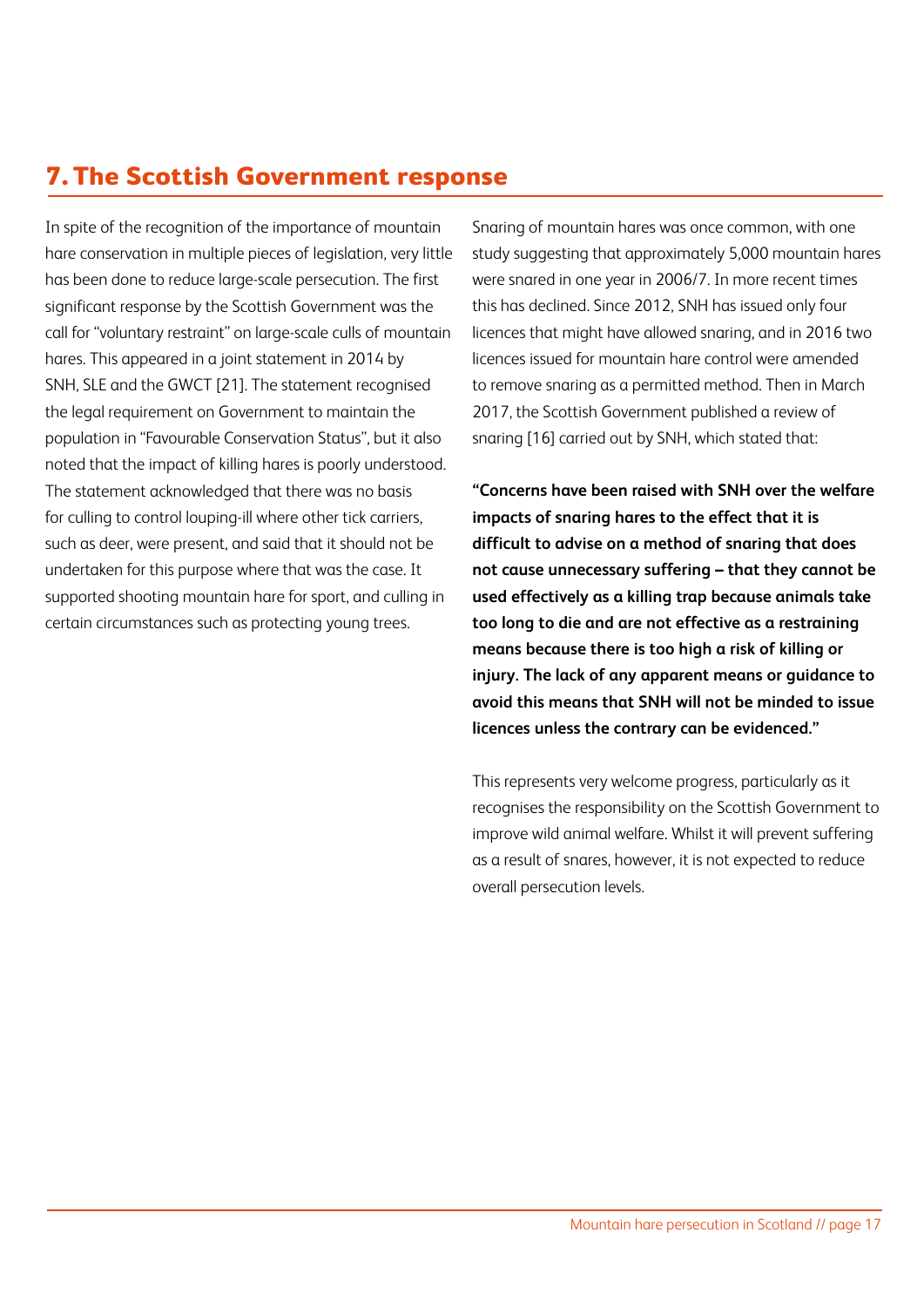# **8. Recommendations**

In 2015, ten Scottish conservation organisations, including the RSPB and the Scottish Wildlife Trust, called for a three-year moratorium (prohibition) on mountain hare culls on grouse moors **"until science can better inform the situation and the conservation status of this important native species"** [22]. However, the Scottish Government took no action to protect mountain hares in response to this call. Meanwhile, it seems clear that the research to be published by SNH in 2017 will not answer key questions around the conservation status of mountain hares, the impact of culling and large-scale hunting, and the welfare of the killed animals. An indefinite moratorium therefore remains justified.

Whilst OneKind supports a moratorium, we note the lack of appetite from the Scottish Government for such an approach. Furthermore, the moratorium as suggested by the conservation organisations would be limited in its application as it would exclude killing for other purposes, including large-scale commercial hunts.

# **1. PROHIBIT MOUNTAIN HARE KILLING EXCEPT UNDER LICENCE, ALL YEAR ROUND**

While OneKind advocates a comprehensive ban on the persecution of mountain hares, if the Scottish Government is not minded to introduce such a measure, an alternative approach would be to extend the closed season on mountain hares so that it applies all year round. This would mean that any killing, regardless of scale or purpose, would require a licence from SNH. This approach has two important advantages. Firstly, licensing would require operators to make accurate returns of the numbers killed under each licence, and this would result in accurate collection of data on mountain hare control and hunting. Secondly, licensing is an approach that can adapt as further conservation and welfare evidence comes forward. For example, if it is proven that numbers are healthy and that the benefits of control justify the welfare consequences, the barrier for issuing a licence could be lowered, and vice versa.

# **2. INTRODUCE COMPLETE PROTECTION WITHIN NATIONAL PARKS**

In addition, there need to be additional controls in place within Scotland's National Parks. Scotland's National Parks were established in 2000 with four primary aims. The first of these is to "conserve our natural heritage", and this aim is meant to be given greater weight than the others in the event of a conflict. As an iconic native species, mountain hares are a fundamental part of our natural heritage in the Highlands. OneKind therefore recommends a complete prohibition on the persecution of mountain hares within National Parks. This could be achieved using a Nature Conservation Order. Scottish Ministers have the power to use a Nature Conservation Order to make specified activities illegal in specified areas. The Orders are provided for under Regulations 19 and 20 of the Conservation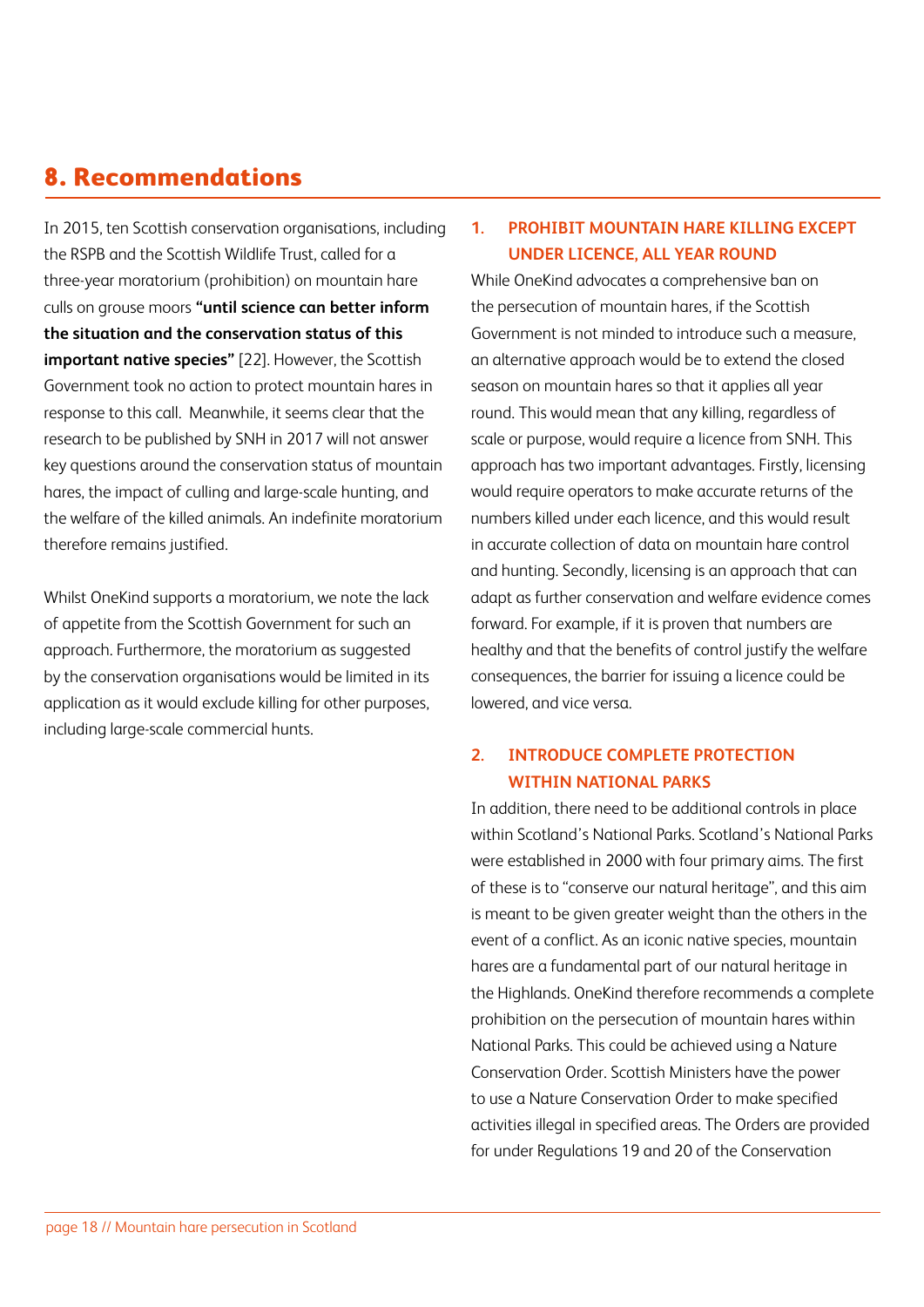(Natural Habitats, &c.) Regulations 1994 (as amended in Scotland) for Natura sites – which includes Special Areas of Conservation (SAC) and land linked to them.

# **3. STRENGTHEN AND BRING TRANSPARENCY TO THE LICENSING ARRANGEMENTS**

The recent increase in licensed killing and the lack of public reporting on the issued licences is cause for concern. We believe that an obligation to report regularly on number of animals killed – similar to the reporting requirement on seal licences provided by Section 113 of the Marine (Scotland) Act 2010 – would be an important step forward. This would provide two major benefits:

(i) Less unjustified killing - It is clear from the data released by the Scottish Government on licences that have been issued over the last five years that the bar has been set too low. Whilst many concerns remain over seal licensing, that system nonetheless limits the number of animals that may be killed and places emphasis on the use of non-lethal measures rather than shooting. Lethal control is intended to be a last resort, and the numbers gathered in recent years do show a reduction in the number of seals being shot.

(ii) Greater transparency - Mountain hare licensing data is in the public domain thanks to Freedom of Information requests, whilst seal licensing data is published every quarter by Marine Scotland. Furthermore, the mountain hare licence data is too vague to determine the exact reason for control or the extent to which alternative nonlethal options have been explored.

# **4. REMOVE GOVERNMENT ENDORSEMENTS OF MOUNTAIN HARE KILLING**

The endorsement of businesses offering recreational large-scale killing of mountain hares appears contrary to the Scottish Government's conservation obligations for this species given that it is impossible to demonstrate sustainability in the absence of population monitoring and licensing. It also promotes a reckless attitude towards wildlife and an image of Scotland that most of the Scottish public would find offensive.

We therefore recommend that SNH and VisitScotland remove their endorsement of the Scottish Country Sports Tourism Group until this is no longer the case, and that VisitScotland does not feature individual businesses offering this activity.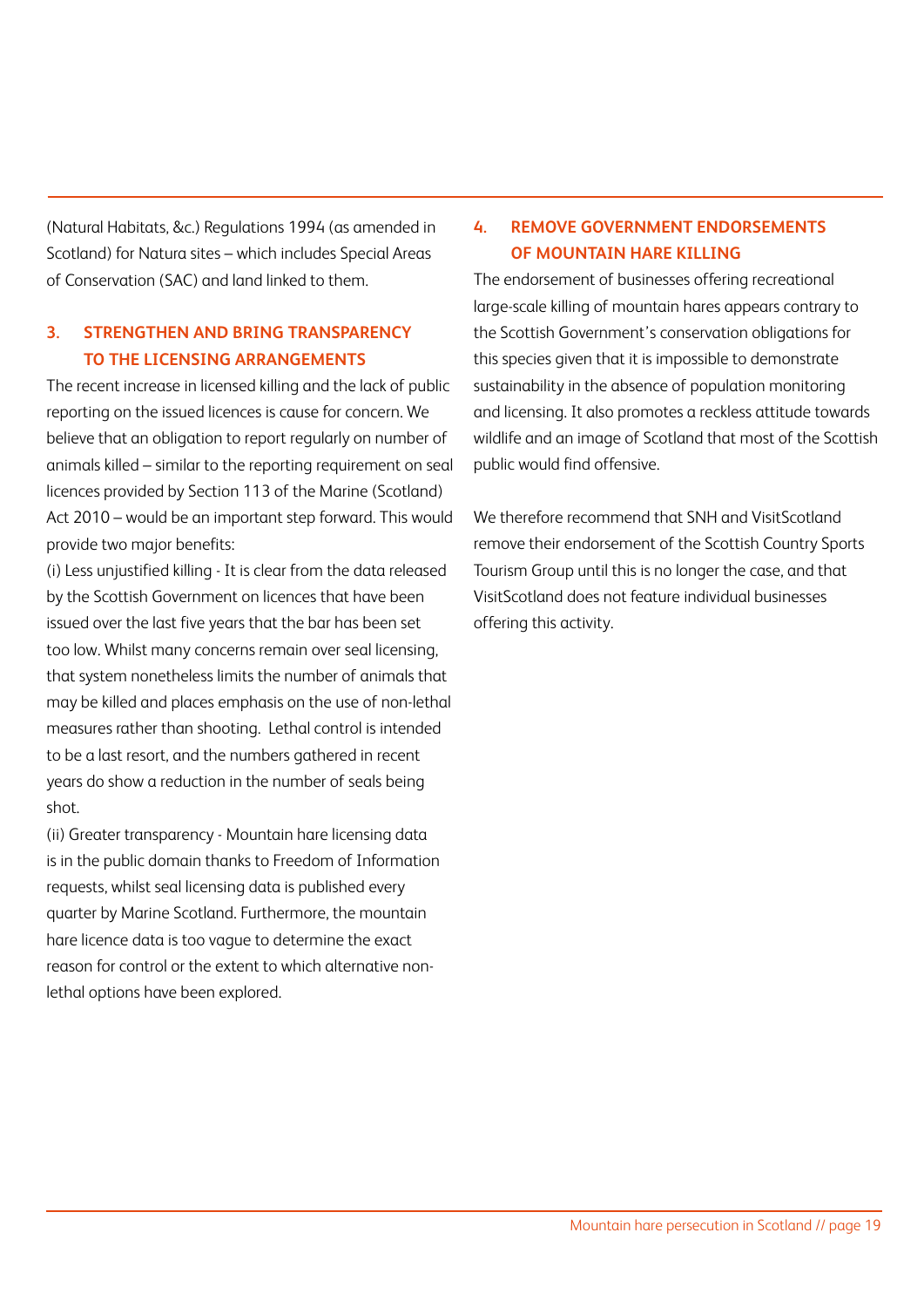# **9. References**

- 1. Newey, S., Dahl, F., Willebrand, T. & Thirgood, S. , Unstable dynamics and population limitation in mountain hares. Biological Reviews 2007. 82: p. 527-549.
- 2. Harris, S.J., Massimino, D., Newson, S. E., Eaton, M. A., Marchant, J. H., Balmer, D. E., Noble, D. G., Gillings, S., Procter, D. & Pearce-Higgins, J. W. The breeding bird survey 2015. BTO Research Report 687. 2016, British Trust for Ornithology: Thetford. p. 24.
- 3. BBS. Population trend graphs. 2017; Available from: https://www.bto.org/volunteer-surveys/bbs/latestresults/trend-graphs.
- 4. Newey, S., Iason, G. & Raynor, R. , The conservation status and management of mountain hares. 2008, Scottish Natural Heritage Commissioned Report No.287 (ROAME No. F05AC316)
- 5. The Mammal Society. Mountain hare Lepus timidus. 2016; Available from: www.mammal.org.uk/specieshub/full-species-hub/full-species-hub-list/speciesmountain-hare/
- 6. The Herald. Grouse moor owners driving mountain hares to the brink. 2014; Available from: www.heraldscotland.com/news/13131070.display/
- 7. Kinrade, V., Ewald, J., Smith, A., Newey, S., Iason, G., Thirgood, S & Raynor R. The distribution of mountain hare (Lepus timidus) in Scotland (2006/07). Scottish Natural Heritage Commissioned Report No. 278 (ROAME No. R07AC308). 2008.
- 8. Edwards, R. Outrage over mass killing of mountain hares. The Ferret. 2016; Available from: https:// theferret.scot/outrage-mass-killing-mountain-hares/
- 9. Edwards, R. Outrage over mass killing of mountain hares. The Ferret. 2016; Available from: https:// theferret.scot/outrage-mass-killing-mountain-hares/
- 10. The Herald Queen urged to stop mass killing of hares at Balmoral. 2016.
- 11. Patton, V., Ewald, J. A., Smith, A. A., Newey, S., Iason, G. R., Thirgood, S. J. & Raynor, R., et al., Distribution of mountain hares Lepus timidus in Scotland: results from a questionnaire. Mammal Review, 2010. 40(4): p. 313-326.
- 12. GWCT. Mountain hare. 2017; Available from: www. gwct.org.uk/research/species/mammals/mountainhare/.
- 13. Watson, A., Mammals in north-east Highlands. 2013, Rothersthorpe, UK: Paragon Publishing.
- 14. Werritty, A., Pakeman, R. J., Shedden, C., Smith, A. & Wilson, J. D., A review of sustainable moorland management. Report to the scientific advisory committee of Scottish Natural Heritage. 2015, SNH: Battleby. p. 55.
- 15. Harrison, A., Newey, S., Gilbert, L.,Haydon, D. T. & Thirgood, S., Culling wildlife hosts to control disease: mountain hares, red grouse and louping ill virus. Journal of Applied Ecology, 2010. 47(4): p. 926- 930.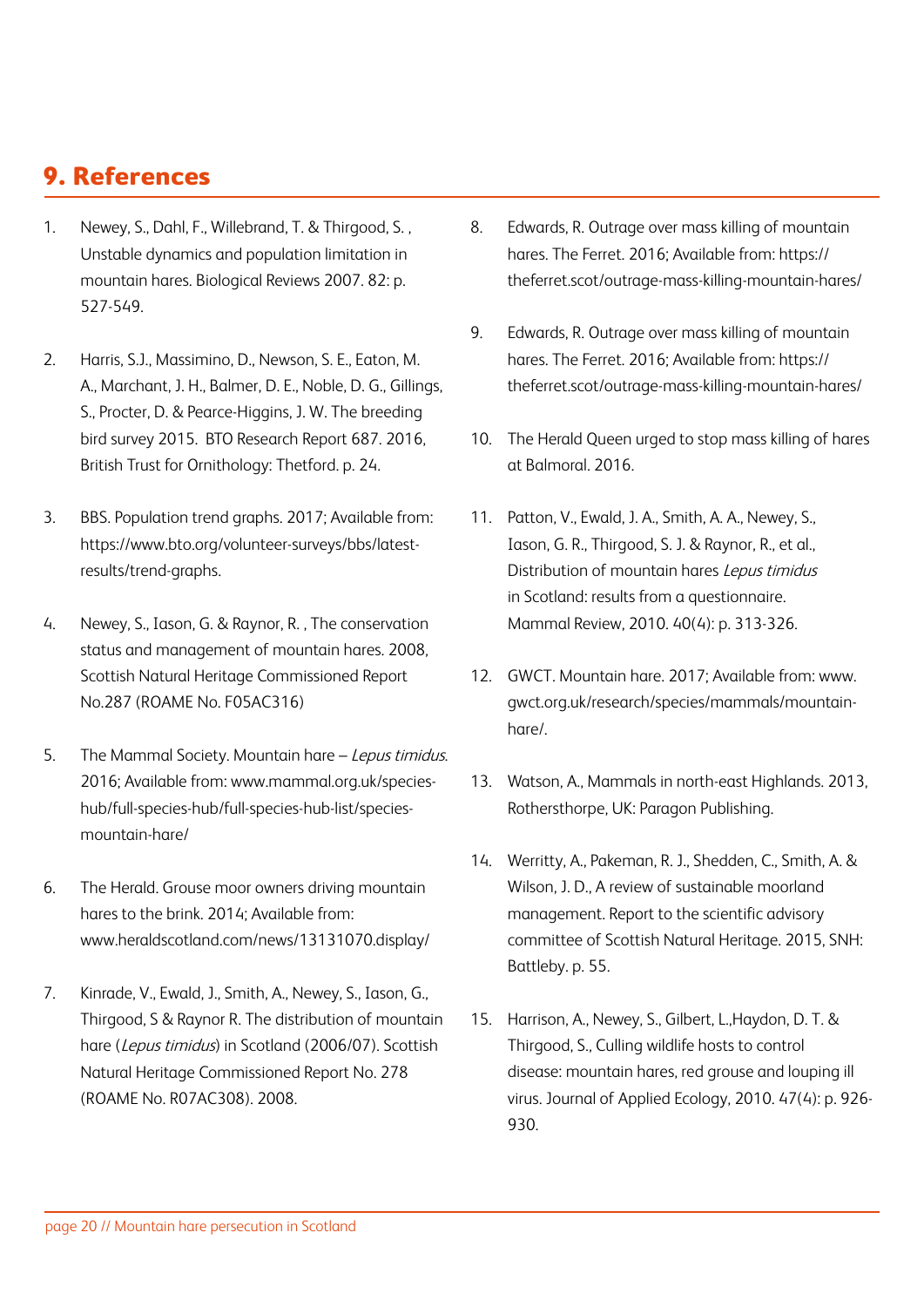- 16. SNH, Review of snaring for Scottish Government. 2017, Scottish Natural Heritage.
- 17. Unwin, B. Protected mountain hares die in illegal snares. The Telegraph. 2008; Available at: www. telegraph.co.uk/news/earth/earthnews/3340891/ Protected-mountain-hares-die-in-illegal-snares.html
- 18. Scottish Land and Estates. Strong country sports season set to open on glorious twelfth 2011; Available from: http:// www.scottishlandandestates.co.uk/ index.php?option=com\_content&view=article&id=2 817:strong-country-sports-season-set-toopen-on-glorious-twelfth&catid=94:wildlife-estatesscotland&Itemid=127.
- 19. SNH. Hares and licensing. 2016; Available from: http://www.snh.gov.uk/protecting-scotlands-nature/ species-licensing/mammal-licensing/hares-andlicensing/.
- 20. SNH. Freedom of information response A1918205. 2016; Available from: https://www.whatdotheyknow. com/request/hare\_licenses
- 21. SNH. SNH-GWCT-SL&E position on large-scale culls of mountain hares to reduce louping ill. 2014; Available from: www.snhpresscentre.com/news/snhgwct-sle-position-on-large-scale-culls-of-mountainhares-to-reduce-louping-ill
- 22. RSPB, Scottish conservation bodies call for compulsory three-year moratorium on the culling of mountain hares on grouse moors. 2015.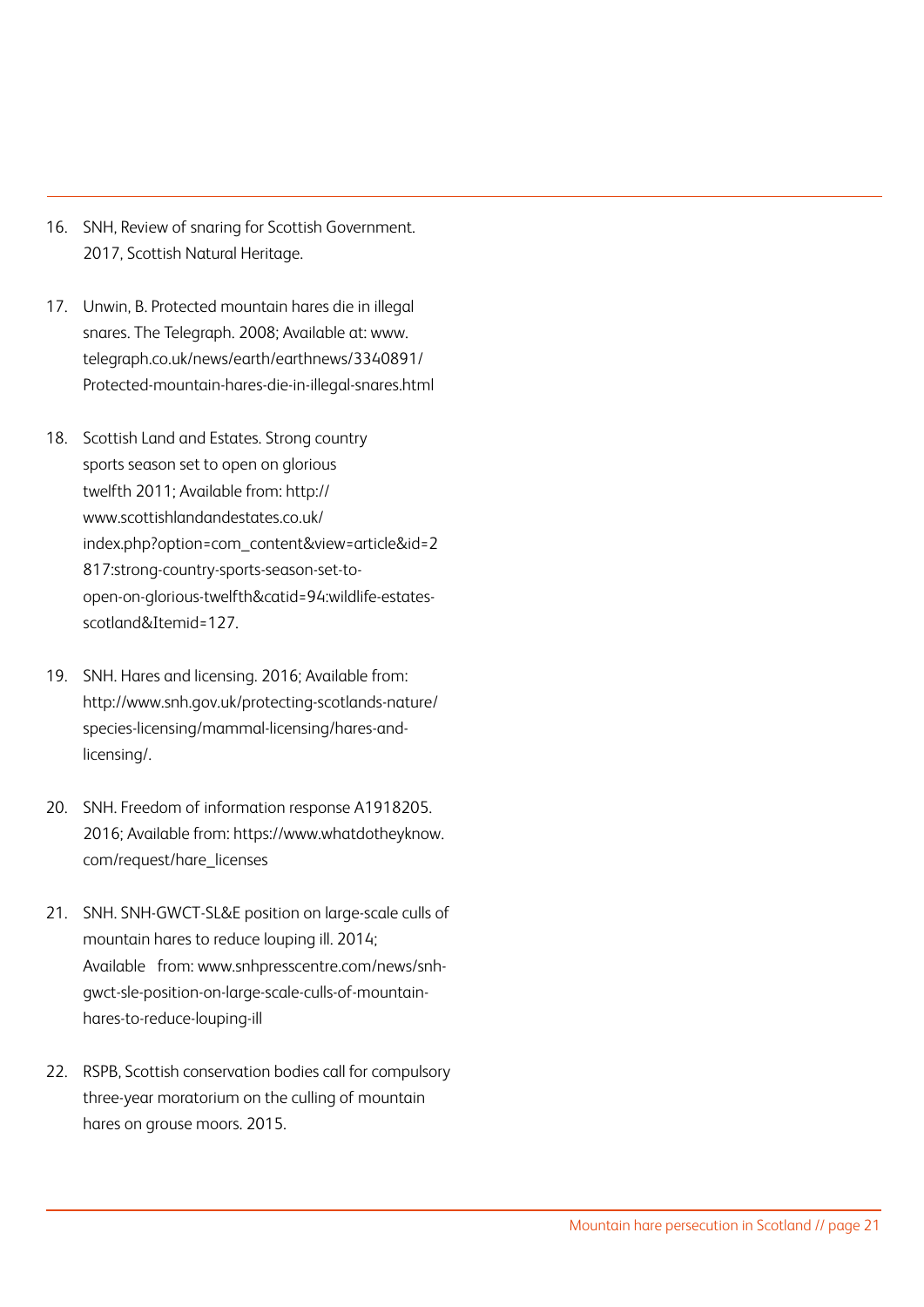# **ANNEX: Companies providing mountain hare shooting in Scotland**

| www.diana-hunting.com<br><b>WEBSITE</b><br>Melrose, The Scottish Borders<br><b>LOCATION OF SHOOTING</b><br><b>DETAILS</b><br>Hunting trips in Scotland including mountain hare shooting in Melrose www.diana-hunting.com/scotland/scotland/<br>luxurious-hunting-in-melrose/<br>http://countrysportscotland.com/agent-250-diana-hunting-tours/<br><b>COUNTRY SPORT SCOTLAND</b><br><b>SCOTSPORT</b><br><b>COMPANY</b><br><b>WEBSITE</b><br>www.scotsportuk.com/hunting/<br>Estates in North East Scotland<br><b>LOCATION OF SHOOTING</b><br><b>DETAILS</b><br>Mountain hare shooting not mentioned on main website but offered as an option on the Country Sport Scotland<br>website.<br>http://countrysportscotland.com/agent-315-scotsport/<br><b>COUNTRY SPORT SCOTLAND</b><br><b>GEORGE GOLDSMITH LTD</b><br><b>COMPANY</b><br><b>WEBSITE</b><br>www.georgegoldsmith.com<br>Estates throughout Scotland<br><b>LOCATION OF SHOOTING</b><br><b>DETAILS</b><br>Mountain hare shooting not mentioned on main website but offered as an option on the Country Sport Scotland |
|-----------------------------------------------------------------------------------------------------------------------------------------------------------------------------------------------------------------------------------------------------------------------------------------------------------------------------------------------------------------------------------------------------------------------------------------------------------------------------------------------------------------------------------------------------------------------------------------------------------------------------------------------------------------------------------------------------------------------------------------------------------------------------------------------------------------------------------------------------------------------------------------------------------------------------------------------------------------------------------------------------------------------------------------------------------------------------|
|                                                                                                                                                                                                                                                                                                                                                                                                                                                                                                                                                                                                                                                                                                                                                                                                                                                                                                                                                                                                                                                                             |
|                                                                                                                                                                                                                                                                                                                                                                                                                                                                                                                                                                                                                                                                                                                                                                                                                                                                                                                                                                                                                                                                             |
|                                                                                                                                                                                                                                                                                                                                                                                                                                                                                                                                                                                                                                                                                                                                                                                                                                                                                                                                                                                                                                                                             |
|                                                                                                                                                                                                                                                                                                                                                                                                                                                                                                                                                                                                                                                                                                                                                                                                                                                                                                                                                                                                                                                                             |
|                                                                                                                                                                                                                                                                                                                                                                                                                                                                                                                                                                                                                                                                                                                                                                                                                                                                                                                                                                                                                                                                             |
|                                                                                                                                                                                                                                                                                                                                                                                                                                                                                                                                                                                                                                                                                                                                                                                                                                                                                                                                                                                                                                                                             |
|                                                                                                                                                                                                                                                                                                                                                                                                                                                                                                                                                                                                                                                                                                                                                                                                                                                                                                                                                                                                                                                                             |
|                                                                                                                                                                                                                                                                                                                                                                                                                                                                                                                                                                                                                                                                                                                                                                                                                                                                                                                                                                                                                                                                             |
|                                                                                                                                                                                                                                                                                                                                                                                                                                                                                                                                                                                                                                                                                                                                                                                                                                                                                                                                                                                                                                                                             |
|                                                                                                                                                                                                                                                                                                                                                                                                                                                                                                                                                                                                                                                                                                                                                                                                                                                                                                                                                                                                                                                                             |
|                                                                                                                                                                                                                                                                                                                                                                                                                                                                                                                                                                                                                                                                                                                                                                                                                                                                                                                                                                                                                                                                             |
|                                                                                                                                                                                                                                                                                                                                                                                                                                                                                                                                                                                                                                                                                                                                                                                                                                                                                                                                                                                                                                                                             |
| website.                                                                                                                                                                                                                                                                                                                                                                                                                                                                                                                                                                                                                                                                                                                                                                                                                                                                                                                                                                                                                                                                    |
| <b>COUNTRY SPORT SCOTLAND</b><br>http://countrysportscotland.com/agent-257-george-goldsmith-ltd/                                                                                                                                                                                                                                                                                                                                                                                                                                                                                                                                                                                                                                                                                                                                                                                                                                                                                                                                                                            |
| <b>HIGHLAND LODGES</b><br><b>COMPANY</b>                                                                                                                                                                                                                                                                                                                                                                                                                                                                                                                                                                                                                                                                                                                                                                                                                                                                                                                                                                                                                                    |
| www.highlandlodges-scotland.com/country-sports/<br>WEBSITE                                                                                                                                                                                                                                                                                                                                                                                                                                                                                                                                                                                                                                                                                                                                                                                                                                                                                                                                                                                                                  |
| <b>LOCATION OF SHOOTING</b><br>Perthshire                                                                                                                                                                                                                                                                                                                                                                                                                                                                                                                                                                                                                                                                                                                                                                                                                                                                                                                                                                                                                                   |
| Mountain hare shooting not mentioned on main website but offered as an option on the Country Sport Scotland<br><b>DETAILS</b><br>website.                                                                                                                                                                                                                                                                                                                                                                                                                                                                                                                                                                                                                                                                                                                                                                                                                                                                                                                                   |
| <b>COUNTRY SPORT SCOTLAND</b><br>http://countrysportscotland.com/agent-255-highland-lodges/                                                                                                                                                                                                                                                                                                                                                                                                                                                                                                                                                                                                                                                                                                                                                                                                                                                                                                                                                                                 |
| <b>DEER SCOTLAND</b><br><b>COMPANY</b>                                                                                                                                                                                                                                                                                                                                                                                                                                                                                                                                                                                                                                                                                                                                                                                                                                                                                                                                                                                                                                      |
| www.deerscotland.com/<br><b>WEBSITE</b>                                                                                                                                                                                                                                                                                                                                                                                                                                                                                                                                                                                                                                                                                                                                                                                                                                                                                                                                                                                                                                     |
| <b>LOCATION OF SHOOTING</b><br>Strathkinness, Fife                                                                                                                                                                                                                                                                                                                                                                                                                                                                                                                                                                                                                                                                                                                                                                                                                                                                                                                                                                                                                          |
| <b>DETAIL</b><br>Mountain hare shooting not mentioned on main website but offered as an option on the Country Sport Scotland<br>website                                                                                                                                                                                                                                                                                                                                                                                                                                                                                                                                                                                                                                                                                                                                                                                                                                                                                                                                     |
| <b>COUNTRY SPORT SCOTLAND</b><br>http://countrysportscotland.com/provider-249-deer-scotland/                                                                                                                                                                                                                                                                                                                                                                                                                                                                                                                                                                                                                                                                                                                                                                                                                                                                                                                                                                                |
| PETER SWALES INTERNATIONAL BIG GAME & BIRD HUNTING LTD<br><b>COMPANY</b>                                                                                                                                                                                                                                                                                                                                                                                                                                                                                                                                                                                                                                                                                                                                                                                                                                                                                                                                                                                                    |
| www.kiltarlity.com/sportscotland.htm<br><b>WEBSITE</b>                                                                                                                                                                                                                                                                                                                                                                                                                                                                                                                                                                                                                                                                                                                                                                                                                                                                                                                                                                                                                      |
| LOCATION OF SHOOTING<br>Location of hunts not specified, based in Kiltarlity, Inverness-shire                                                                                                                                                                                                                                                                                                                                                                                                                                                                                                                                                                                                                                                                                                                                                                                                                                                                                                                                                                               |
| Mountain hare shooting mentioned briefly on website: "Scotland is a wonderful hunting locationRed, roe, sika<br><b>DETAILS</b><br>and fallow deer, snow hares, brown hares and rabbits, contact me and let's talk about what interests you". Mountain                                                                                                                                                                                                                                                                                                                                                                                                                                                                                                                                                                                                                                                                                                                                                                                                                       |
| hare shooting is also listed on the Country Sport Scotland website.<br>http://countrysportscotland.com/agent-251-peter-swales-international-big-game-bird-hunting-ltd/<br><b>COUNTRY SPORT SCOTLAND</b>                                                                                                                                                                                                                                                                                                                                                                                                                                                                                                                                                                                                                                                                                                                                                                                                                                                                     |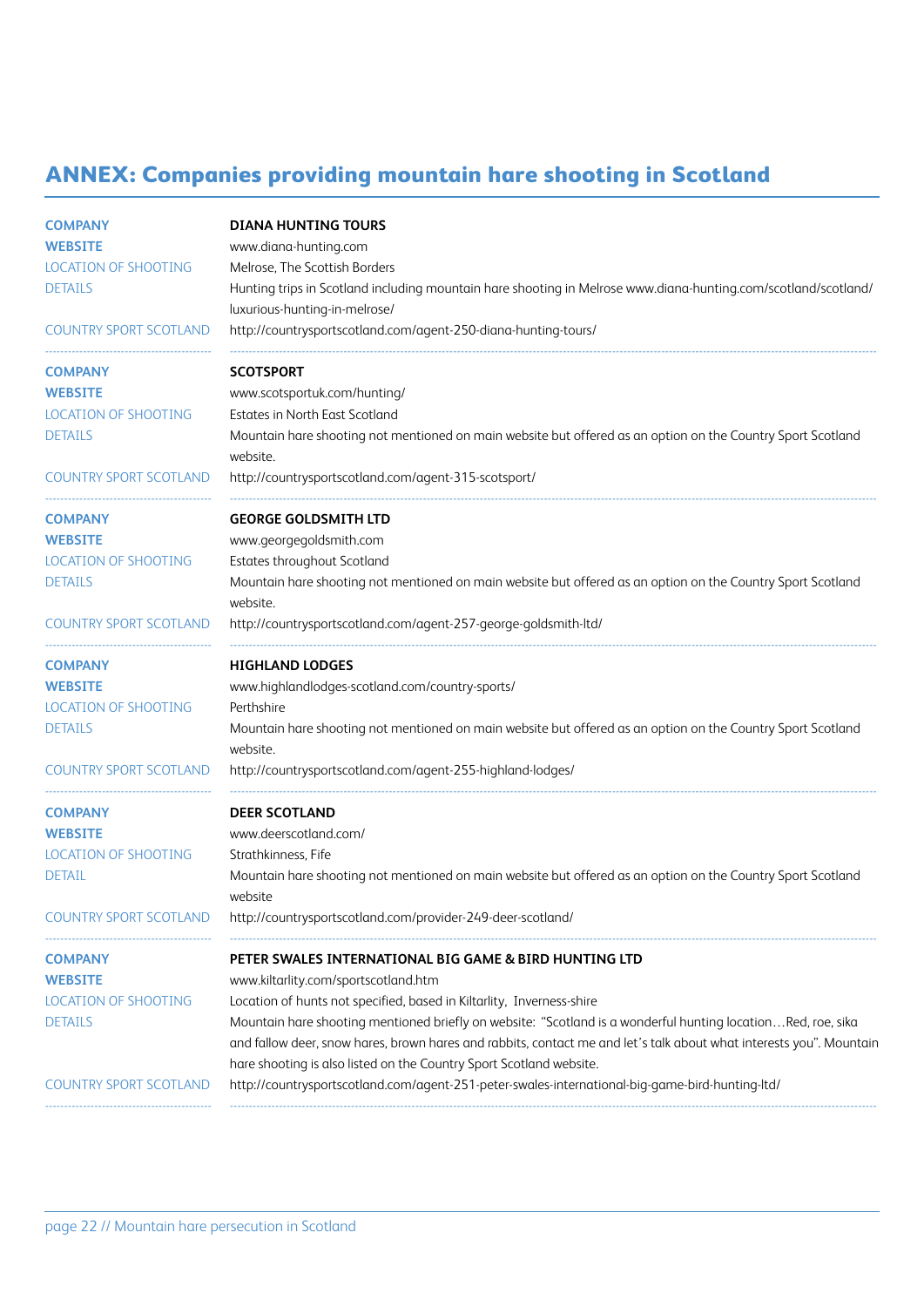| <b>COMPANY</b><br><b>WEBSITE</b>                | <b>EAST HAUGH HOUSE HOTEL</b>                                                                                                                                                                                                                                                                                                                                                                                                                              |
|-------------------------------------------------|------------------------------------------------------------------------------------------------------------------------------------------------------------------------------------------------------------------------------------------------------------------------------------------------------------------------------------------------------------------------------------------------------------------------------------------------------------|
| <b>LOCATION OF SHOOTING</b><br><b>DETAILS</b>   | www.easthaugh.co.uk/shooting-and-stalking/<br>Pitlochry, Perthshire Mountain hare shooting not mentioned on main website but offered as an option on the<br>Country Sport Scotland website. Correspondence with a sporting consultant at the hotel confirmed availability of<br>mountain hare shooting at a cost of around £2,800 for the day, plus accommodation.                                                                                         |
| <b>COUNTRY SPORT SCOTLAND</b>                   | http://countrysportscotland.com/provider-217-east-haugh-house-hotel/                                                                                                                                                                                                                                                                                                                                                                                       |
| <b>COMPANY</b>                                  | <b>DRYBURGH ABBEY HOTEL</b>                                                                                                                                                                                                                                                                                                                                                                                                                                |
| <b>WEBSITE</b>                                  | www.dryburgh.co.uk/                                                                                                                                                                                                                                                                                                                                                                                                                                        |
| <b>LOCATION OF SHOOTING</b>                     | Melrose, The Scottish Borders                                                                                                                                                                                                                                                                                                                                                                                                                              |
| <b>DETAILS</b>                                  | Mountain hare shooting not mentioned on main website but offered as an option on the Country Sport Scotland<br>website.                                                                                                                                                                                                                                                                                                                                    |
| <b>COUNTRY SPORT SCOTLAND</b>                   | http://countrysportscotland.com/provider-240-dryburgh-abbey-hotel/                                                                                                                                                                                                                                                                                                                                                                                         |
| <b>COMPANY</b>                                  | <b>VISCOUNT SPORTING ESTATES</b>                                                                                                                                                                                                                                                                                                                                                                                                                           |
| <b>WEBSITE</b>                                  | www.viscountsporting.com/                                                                                                                                                                                                                                                                                                                                                                                                                                  |
| <b>LOCATION OF SHOOTING</b>                     | Tomatin, Inverness-shire                                                                                                                                                                                                                                                                                                                                                                                                                                   |
| <b>DETAILS</b>                                  | Hunting trips in Scotland including mountain hare shooting in Tomatin, Inverness-shire. Website mention of<br>mountain hares - "Thanks to very conscientious gamekeeping and excellent habitat management, we are<br>privileged to offer the opportunity to shoot white mountain hares over an area with a very strong and consistent<br>population of this fantastic and unique game species." Driven or walked-up packages offered for £4,200 or £3,780, |
| <b>COUNTRY SPORT SCOTLAND</b>                   | respectively.                                                                                                                                                                                                                                                                                                                                                                                                                                              |
| <b>COMPANY</b>                                  | <b>HUNTING SCOTLAND</b>                                                                                                                                                                                                                                                                                                                                                                                                                                    |
| WEBSITE                                         | www.hunting-scotland.com                                                                                                                                                                                                                                                                                                                                                                                                                                   |
| <b>LOCATION OF SHOOTING</b>                     | Precise location of shooting not stated, but based in Stirlingshire                                                                                                                                                                                                                                                                                                                                                                                        |
| <b>DETAILS</b>                                  | Describes itself as a provider of hunting trips in Scotland and lists many activities, including white/mountain hare<br>hunting: "The Mountain Hare lives in the high moors and mountains of Scotland To hunt the white hare you will<br>be transported to the tops of hills or mountainsas you raise your gun they will suddenly explode and run like the<br>wind!".                                                                                      |
| <b>COUNTRY SPORT SCOTLAND</b>                   |                                                                                                                                                                                                                                                                                                                                                                                                                                                            |
| <b>COMPANY</b>                                  | <b>ABSOLUTELY SCOTLAND</b>                                                                                                                                                                                                                                                                                                                                                                                                                                 |
| <b>WEBSITE</b>                                  | www.absolutely-scotland.co.uk                                                                                                                                                                                                                                                                                                                                                                                                                              |
| <b>LOCATION OF SHOOTING</b>                     | Precise location of shooting not stated, but based in Stirlingshire                                                                                                                                                                                                                                                                                                                                                                                        |
| <b>DETAILS</b>                                  | Website no longer lists hunting activities, but Google search discovered-                                                                                                                                                                                                                                                                                                                                                                                  |
| <b>COUNTRY SPORT SCOTLAND</b>                   | www.absolutely-scotland.co.uk/driven-hare-and-rough-shooting.php which mentions offers of driven hare shooting.                                                                                                                                                                                                                                                                                                                                            |
|                                                 |                                                                                                                                                                                                                                                                                                                                                                                                                                                            |
| <b>COMPANY</b>                                  | <b>GAME SHOOTING SCOTLAND /ESKDALE SHOOTING SERVICES</b>                                                                                                                                                                                                                                                                                                                                                                                                   |
| <b>WEBSITE</b>                                  | www.gameshootingscotland.com<br><b>Estates in The Scottish Borders</b>                                                                                                                                                                                                                                                                                                                                                                                     |
|                                                 |                                                                                                                                                                                                                                                                                                                                                                                                                                                            |
| <b>LOCATION OF SHOOTING</b>                     | Lists mountain hare shooting as part of a walked-up/rough shooting packages and states "We are also able to                                                                                                                                                                                                                                                                                                                                                |
| <b>DETAILS</b><br><b>COUNTRY SPORT SCOTLAND</b> | provide days shooting Mountain Hares also known as White Hares".                                                                                                                                                                                                                                                                                                                                                                                           |
|                                                 |                                                                                                                                                                                                                                                                                                                                                                                                                                                            |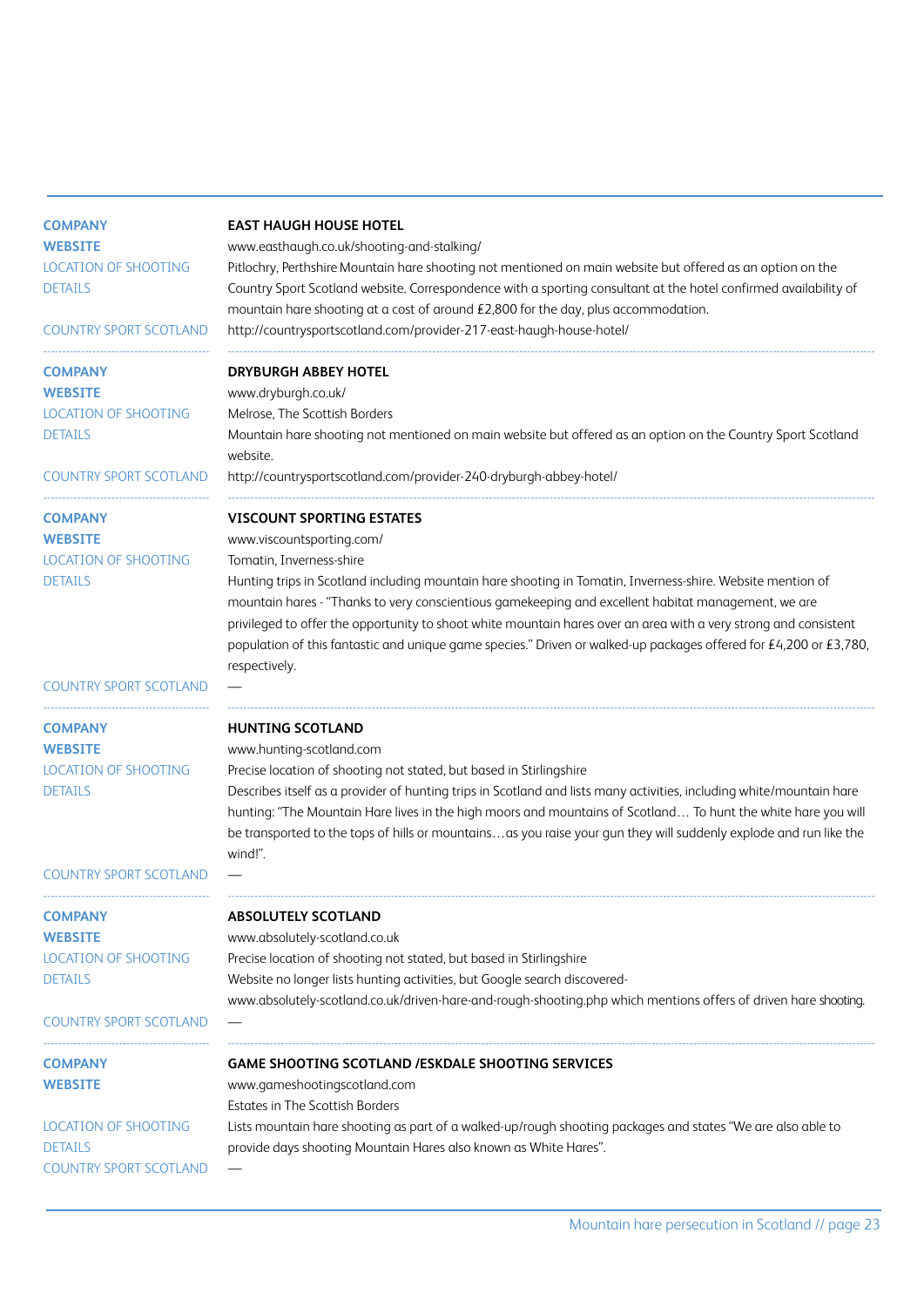# **ANNEX: Companies providing mountain hare shooting in Scotland**

### **COMPANY WEBSITE**

#### LOCATION OF SHOOTING DETAILS

#### COUNTRY SPORT SCOTLAND

-------------------------------------------- **COMPANY WEBSITE** LOCATION OF SHOOTING DETAILS

COUNTRY SPORT SCOTLAND --------------------------------------------

# **COMPANY WEBSITE** LOCATION OF SHOOTING DETAILS COUNTRY SPORT SCOTLAND --------------------------------------------

# **COMPANY**

### **WEBSITE** LOCATION OF SHOOTING DETAILS. COUNTRY SPORT SCOTLAND --------------------------------------------

**COMPANY WEBSITE** LOCATION OF SHOOTING DETAILS

### COUNTRY SPORT SCOTLAND --------------------------------------------

# **COMPANY WEBSITE** LOCATION OF SHOOTING DETAILS COUNTRY SPORT SCOTLAND --------------------------------------------

### **COMPANY WEBSITE** LOCATION OF SHOOTING DETAILS COUNTRY SPORT SCOTLAND

#### **CHIRNSIDE HALL HOTEL**

www.chirnsidehallhotel.com The Scottish Borders

Offers mountain hare shooting as part of its shooting packages - www.chirnsidehallhotel.com/shooting-packages. php - "A typical day's bag includes pheasants, partridge, duck, snipe, woodcock, pigeon plus ground game rabbit, brown/white hare and sometimes a few grouse", but prices are not listed.

---------------------------------------------------------------------------------------------------------------------------------------------------------------------------

### **EXCLUSIVELY SCOTTISH**

—

—

www.exclusivelyscottish.com The Scottish Borders Hare shooting is offered as part of a 'walked up' or 'mixed' shooting day - www.exclusivelyscottish.com/sportingpackages/walked-up-shooting-days.php

#### --------------------------------------------------------------------------------------------------------------------------------------------------------------------------- **TULCHAN LODGE**

www.georgegoldsmith.com/properties/tulchan-lodge Tulchan Estate, Angus, Perthshire Website offers stalking, walked-up white hare, grouse and driven partridge shooting. —

### **TULCHAN GLENISLA**

http://tulchan-glenisla.co.uk Tulchan-Glenisla Estate, Angus, Perthshire "During the shooting season we offer driven and walked-up shoots for Grouse, Partridge, Pheasant and Blue Hares" —

---------------------------------------------------------------------------------------------------------------------------------------------------------------------------

---------------------------------------------------------------------------------------------------------------------------------------------------------------------------

### **BALAVIL ESTATE**

www.balavil-estate.com Kingussie, Inverness-shire

"In recent years we have shot up to 2,000 blue hares in the course of a season though again, like grouse, they are a fluctuating commodity. Guests are transported to the top of the hills where hares are driven towards them. In the months of November, December and January when there is snow on the ground, it can provide very entertaining sport. Up to 200 hares a day can be shot"

#### -------------------------------------------------------------------------------------------------------------------------------------------------------------------------- **SASSETTI COUNTRY SPORTS**

http://sassetticountrysports.com Throughout Scotland Offers rabbit and hare shooting and mentions white hares, but no specific details given. —

#### --------------------------------------------------------------------------------------------------------------------------------------------------------------------------- **WEIROCH LODGE**

—

www.weiroch.co.uk Ballindalloch, Morayshire Offers rabbit and hare shooting but does not specify species of hare. —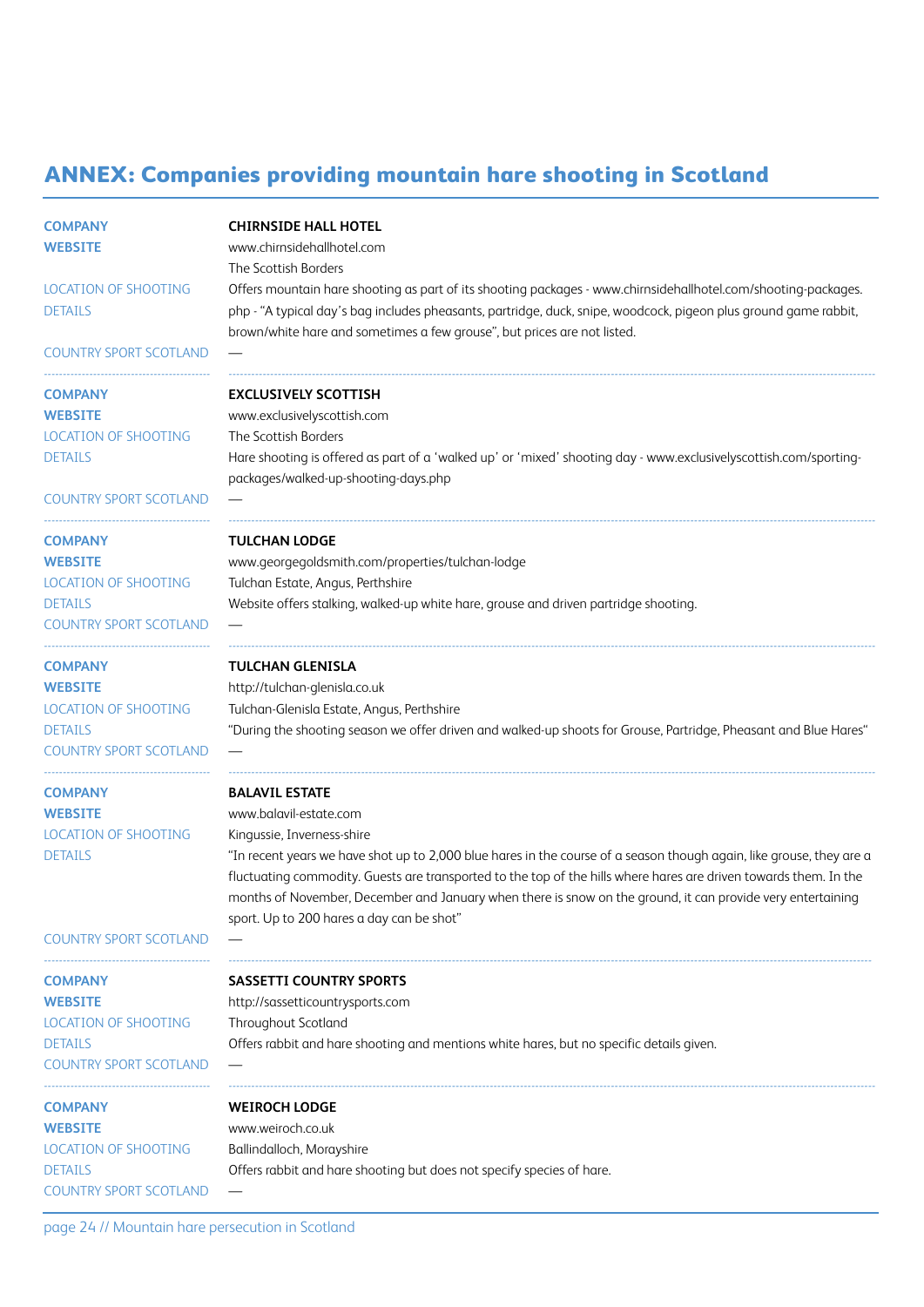LOCATION OF SHOOTING DETAILS COUNTRY SPORT SCOTLAND -------------------------------------------- **COMPANY WEBSITE**

LOCATION OF SHOOTING DETAILS COUNTRY SPORT SCOTLAND --------------------------------------------

# **COMPANY WEBSITE**

**COMPANY WEBSITE**

LOCATION OF SHOOTING DETAILS COUNTRY SPORT SCOTLAND --------------------------------------------

**COMPANY WEBSITE** LOCATION OF SHOOTING DETAILS COUNTRY SPORT SCOTLAND --------------------------------------------

**COMPANY WEBSITE** LOCATION OF SHOOTING DETAILS COUNTRY SPORT SCOTLAND --------------------------------------------

**COMPANY WEBSITE** LOCATION OF SHOOTING DETAILS

COUNTRY SPORT SCOTLAND

#### **THE GEARACH**

—

www.thegearach.co.uk/ The Gearach at Bruichladdich Offers rabbit and hare shooting but does not specify species of hare.

---------------------------------------------------------------------------------------------------------------------------------------------------------------------------

--------------------------------------------------------------------------------------------------------------------------------------------------------------------------

--------------------------------------------------------------------------------------------------------------------------------------------------------------------------

--------------------------------------------------------------------------------------------------------------------------------------------------------------------------

### **TIGH NA SGIATH COUNTRY HOUSE HOTEL**

www.nethybridgeaccommodation.co.uk Grantown-on-Spey, Inverness-Shire Offers rabbit and hare shooting but does not specify species of hare. —

### **CARSKIEY HOUSE**

www.georgegoldsmith.com/properties/carskiey-house Mull of Kintyre, Argyll Offers rabbit and hare shooting but does not specify species of hare. —

#### **GUNS ON PEGS**

—

—

www.gunsonpegs.com Lammermuirs, Southern Scotland Offers blue/mountain hare shooting in the Lammermuirs.

#### -------------------------------------------------------------------------------------------------------------------------------------------------------------------------- **Lammermuir Game Services**

www.lammermuirshoot.co.uk Lammermuirs, Southern Scotland Offers blue/mountain hare shooting in the Lammermuirs.

#### **MIRANI HUNTING**

http://www.miranicacciascozia.com/ Not specified Mountain hare shooting offered alongside other country sports.

No, but listed on VisitScotland https://www.visitscotland.com/info/see-do/mirani-hunting-p1190411 -------------------------------------------------------------------------------------------------------------------------------------------------------------------------- --------------------------------------------